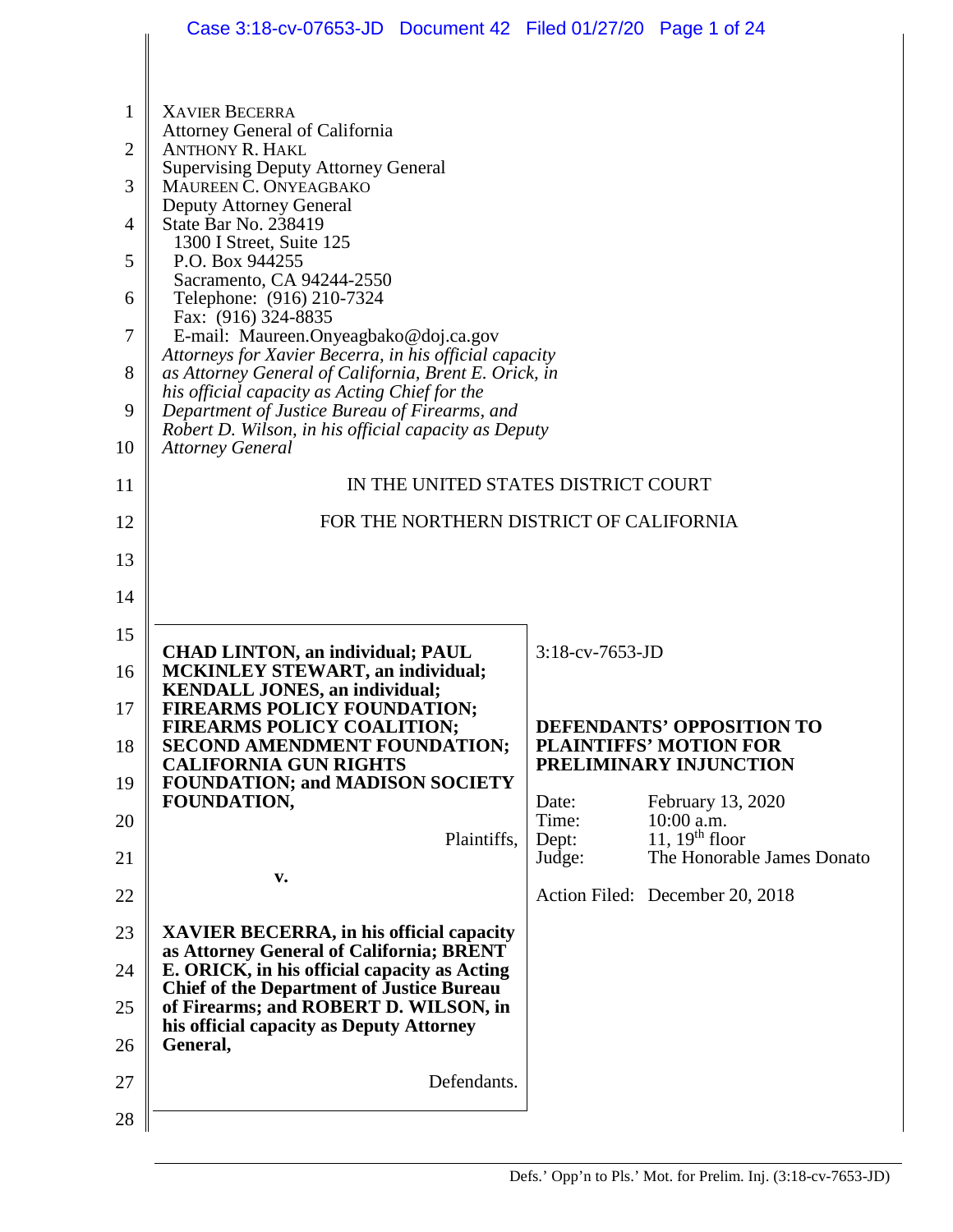|                |                |                             |    | Case 3:18-cv-07653-JD  Document 42  Filed 01/27/20  Page 2 of 24                                                                   |
|----------------|----------------|-----------------------------|----|------------------------------------------------------------------------------------------------------------------------------------|
|                |                |                             |    |                                                                                                                                    |
| 1              |                |                             |    | <b>TABLE OF CONTENTS</b>                                                                                                           |
| $\overline{2}$ |                |                             |    | Page                                                                                                                               |
| 3              |                |                             |    |                                                                                                                                    |
| $\overline{4}$ |                |                             |    |                                                                                                                                    |
| 5              |                |                             |    |                                                                                                                                    |
|                | $\mathbf{I}$ . |                             |    |                                                                                                                                    |
| 6              |                | $\mathsf{A}$ .<br><b>B.</b> |    |                                                                                                                                    |
| 7              |                | $\mathcal{C}$ .             |    |                                                                                                                                    |
| 8              | II.            |                             |    |                                                                                                                                    |
| 9              | Ш.             |                             |    |                                                                                                                                    |
| 10             |                |                             |    |                                                                                                                                    |
|                |                |                             |    |                                                                                                                                    |
| 11             | $\mathbf{I}$ . |                             |    |                                                                                                                                    |
| 12             |                | A.                          |    | Plaintiffs Unreasonably Delayed Before Seeking a Preliminary                                                                       |
| 13             |                | <b>B.</b>                   |    | Plaintiffs' Claims of Irreparable Injury Are Vague and Conclusory  6                                                               |
| 14             | $\prod$ .      |                             |    |                                                                                                                                    |
| 15             |                | A.                          |    | Plaintiffs Cannot Succeed on Their Second Amendment Claim<br>Because the State Statutes Are Presumptively Lawful Regulations       |
| 16<br>17       |                |                             | 1. | Penal Code Sections 29800 and 30305 Are Presumptively<br>Lawful Regulations That Do Not Burden the Second                          |
| 18             |                |                             | 2. |                                                                                                                                    |
| 19             |                | <b>B.</b>                   |    | Plaintiffs Are Unlikely to Succeed Under the Full Faith and Credit                                                                 |
| 20             |                |                             |    | Clause Because California Has the Police Power to Protect the<br>Welfare of Its Citizens and May Use Its Preferred Mechanism to Do |
| 21             |                |                             | 1. | The Orders Have No Effect in California Because the                                                                                |
| 22             |                |                             |    | Issuing Courts Lacked Jurisdiction to Restore Firearms                                                                             |
| 23             |                |                             | 2. | In This Case, California Need Not Subordinate Its Laws to                                                                          |
| 24             | III.           |                             |    | The Balance of Equities Favors Denial of Plaintiffs' Motion and Granting                                                           |
| 25             | IV.            |                             |    | Plaintiffs' Claims Fail Under the Alternate Sliding Scale Test  17                                                                 |
| 26             |                |                             |    |                                                                                                                                    |
| 27             |                |                             |    |                                                                                                                                    |
| 28             |                |                             |    |                                                                                                                                    |
|                |                |                             |    | <sup>i</sup>                                                                                                                       |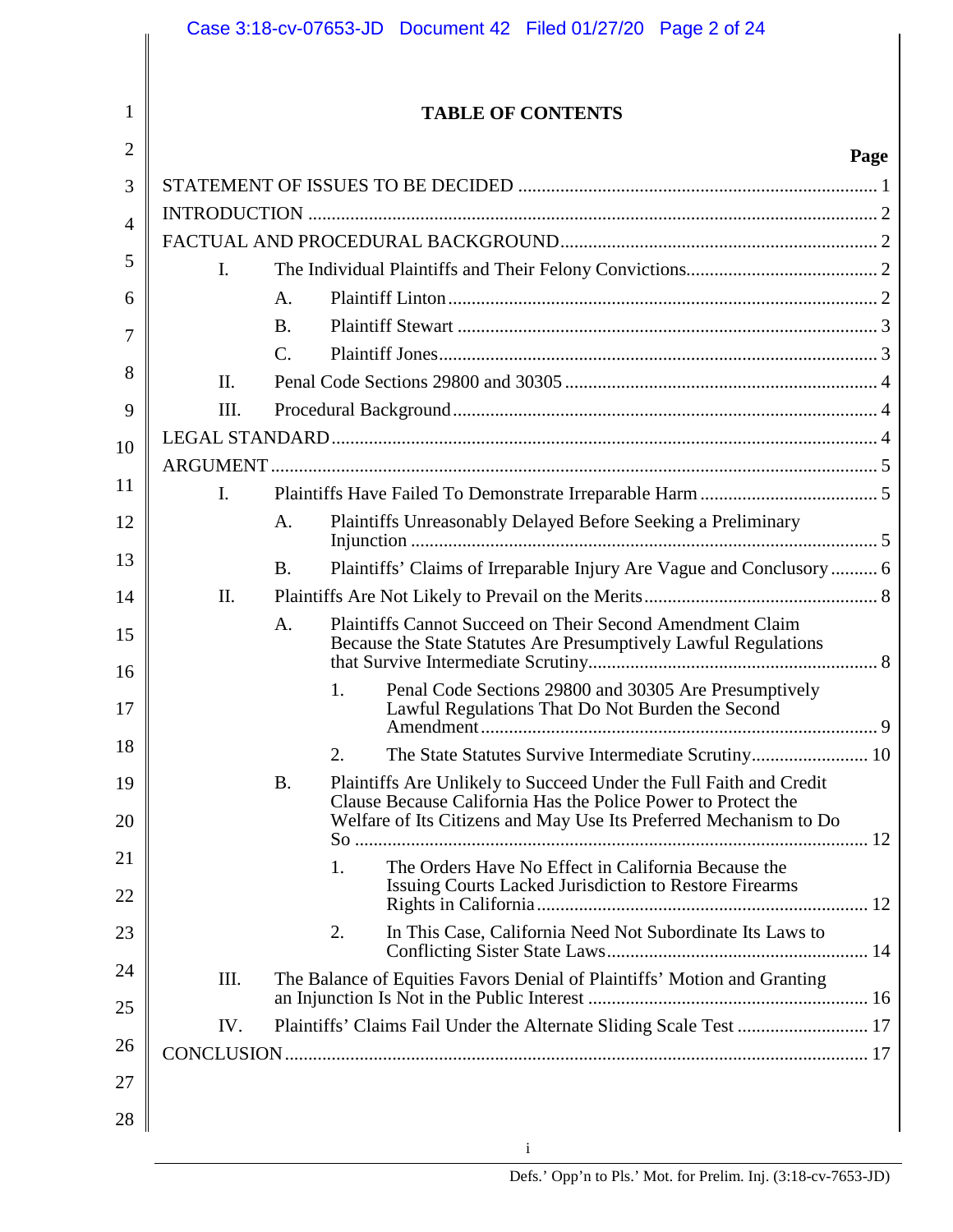|                | Case 3:18-cv-07653-JD  Document 42  Filed 01/27/20  Page 3 of 24 |
|----------------|------------------------------------------------------------------|
|                |                                                                  |
| $\mathbf{1}$   | <b>TABLE OF AUTHORITIES</b>                                      |
| $\overline{2}$ | Page                                                             |
| 3              |                                                                  |
| $\overline{4}$ | <b>CASES</b>                                                     |
| 5              | Alaska Packers Ass'n. v. Indus. Accident Comm'n of Cal.          |
| 6              | Alliance for the Wild Rockies v. Cottrell                        |
| 7              |                                                                  |
| 8              | Arizona Dream Act Coalition v. Brewer                            |
| 9              |                                                                  |
| 10             | Baker v. Gen. Motors Corp.                                       |
| 11             | Binderup v. Attorney Gen. U.S.                                   |
| 12             |                                                                  |
| 13             | Boardman v. Pac. Seafood Grp.                                    |
| 14             |                                                                  |
| 15             | Chalk v. U.S. Dist. Court Cent. Dist. of Cal.                    |
| 16             | Coal. for Econ. Equity v. Wilson                                 |
| 17             |                                                                  |
| 18             | District of Columbia v. Heller                                   |
| 19             |                                                                  |
| 20             | Durfee v. Duke                                                   |
| 21             | Fisher v. Keoloha                                                |
| 22             |                                                                  |
| 23             | Franchise Tax Bd. of Cal. v. Hyatt                               |
| 24             | Fyock v. Sunnyvale                                               |
| 25             |                                                                  |
| 26             | Gamble v. United States                                          |
| 27             |                                                                  |
| 28             |                                                                  |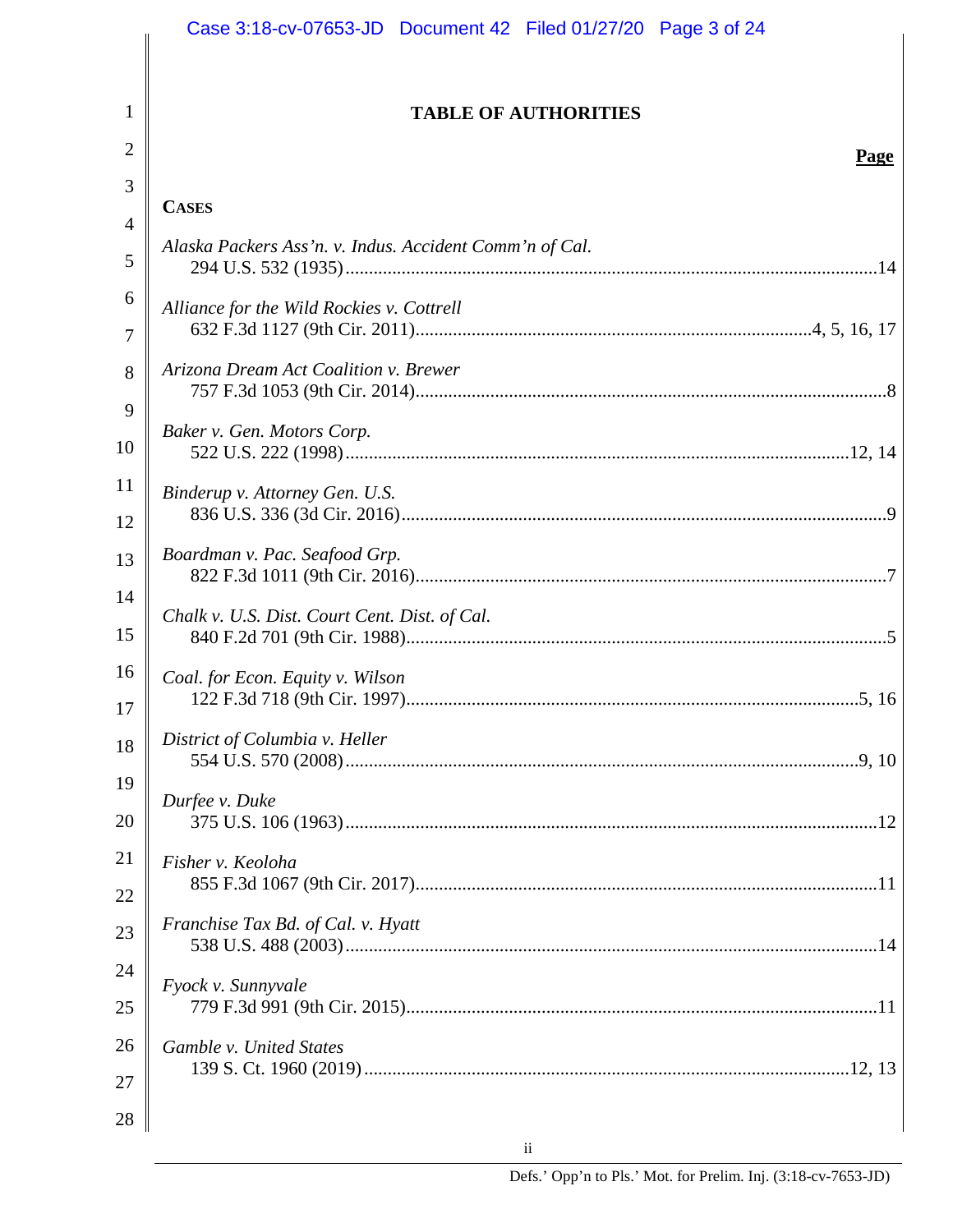|          | Case 3:18-cv-07653-JD  Document 42  Filed 01/27/20  Page 4 of 24 |
|----------|------------------------------------------------------------------|
|          |                                                                  |
| 1<br>2   | <b>TABLE OF AUTHORITIES</b><br>(continued)                       |
|          | Page                                                             |
| 3        | Goldie's Bookstore v. Superior Court                             |
| 4<br>5   | Lands Council v. McNair                                          |
| 6        | McColluch v. Maryland                                            |
| 7        |                                                                  |
| 8        | Miller v Cal. Pac. Med. Ctr.                                     |
| 9        |                                                                  |
| 10       | Nevada v. Hall                                                   |
| 11       | New Motor Vehicle Bd. v. Orrin W. Fox Co.                        |
| 12       |                                                                  |
| 13       | Oakland Tribune, Inc. v. Chronicle Pub. Co., Inc.                |
| 14<br>15 | Pac. Emp'rs Ins. Co. v. Indust. Accident Comm'n                  |
| 16<br>17 | Pena v. Lindley                                                  |
| 18       | People v. Scott                                                  |
| 19       |                                                                  |
| 20       | Rollins v. Dignity Health                                        |
| 21       | Rosin v. Monken                                                  |
| 22       |                                                                  |
| 23       | Silvester v. Harris                                              |
| 24       | Stanley v. Univ. of S. Cal.                                      |
| 25       |                                                                  |
| 26       | Strojnik v. Resort at Indian Springs, LLC                        |
| 27       |                                                                  |
| 28       |                                                                  |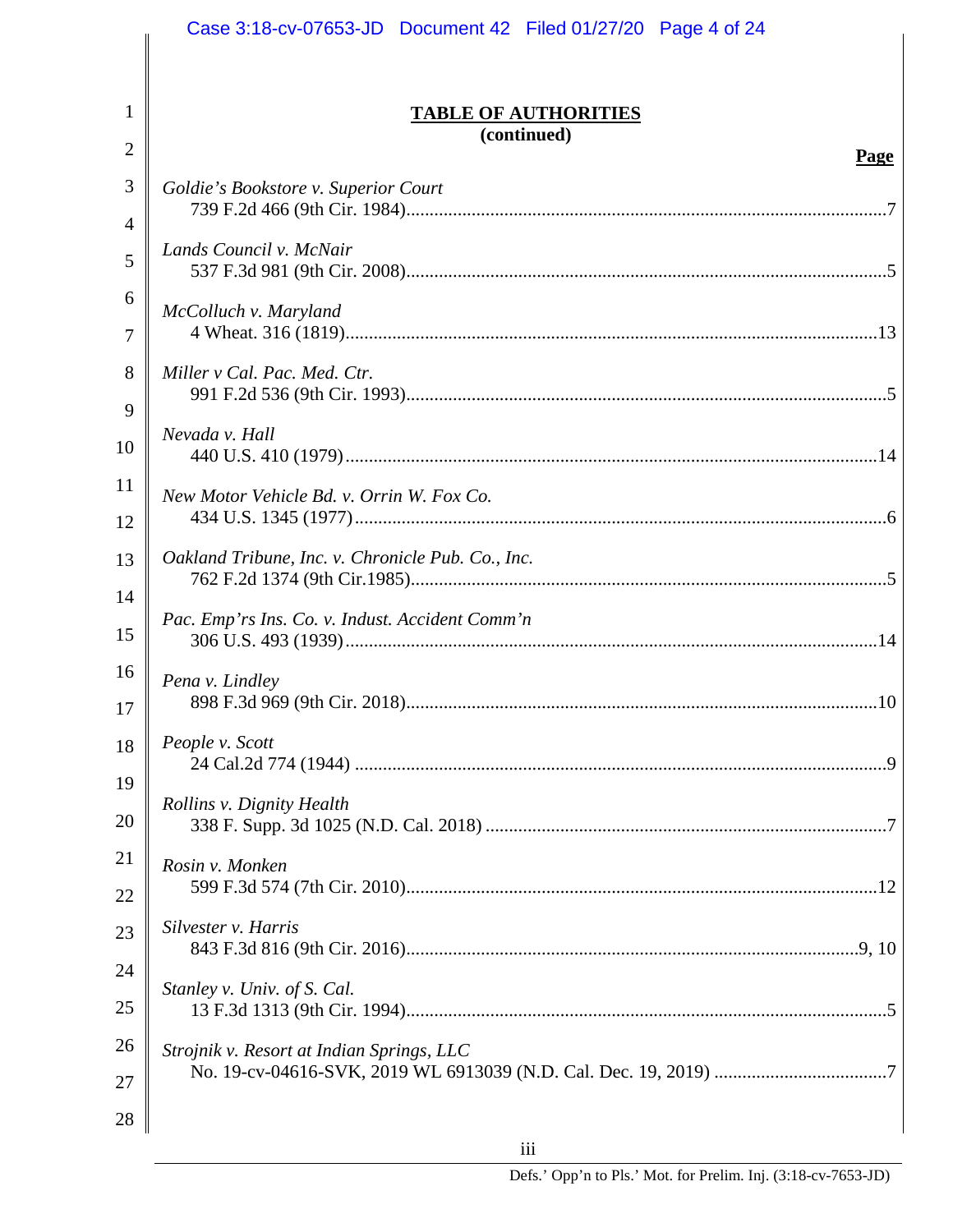|                | Case 3:18-cv-07653-JD  Document 42  Filed 01/27/20  Page 5 of 24            |
|----------------|-----------------------------------------------------------------------------|
|                |                                                                             |
| 1              | <b>TABLE OF AUTHORITIES</b>                                                 |
| $\overline{2}$ | (continued)                                                                 |
| 3              | <b>Page</b>                                                                 |
|                | Thomas v. Cty. of Los Angeles                                               |
| 4              | Tracy Rifle and Pistol LLC v. Harris                                        |
| 5              |                                                                             |
| 6              | Underwriters Nat. Assur. Co. v. N. Carolina Life & Acc. & Health Ins. Guar. |
| 7              | $Ass\,n$                                                                    |
| 8              | United States v. Chovan                                                     |
| 9              |                                                                             |
| 10             | United States v. Fowler                                                     |
| 11             |                                                                             |
| 12             | United States v. Meza-Rodriguez                                             |
| 13             |                                                                             |
| 14             | <b>United States v. Torres</b>                                              |
| 15             | United States v. Vongxay                                                    |
| 16             |                                                                             |
| 17             | Williams v. State of N.C.                                                   |
| 18             |                                                                             |
| 19             | Winter v. Natural Resources Defense Council, Inc.                           |
| 20             | <b>STATUTES</b>                                                             |
| 21             |                                                                             |
| 22             | <b>Arizona Revised Statute</b>                                              |
|                |                                                                             |
| 23             |                                                                             |
| 24             |                                                                             |
| 25             |                                                                             |
| 26             |                                                                             |
| 27             |                                                                             |
| 28             |                                                                             |
|                | iv                                                                          |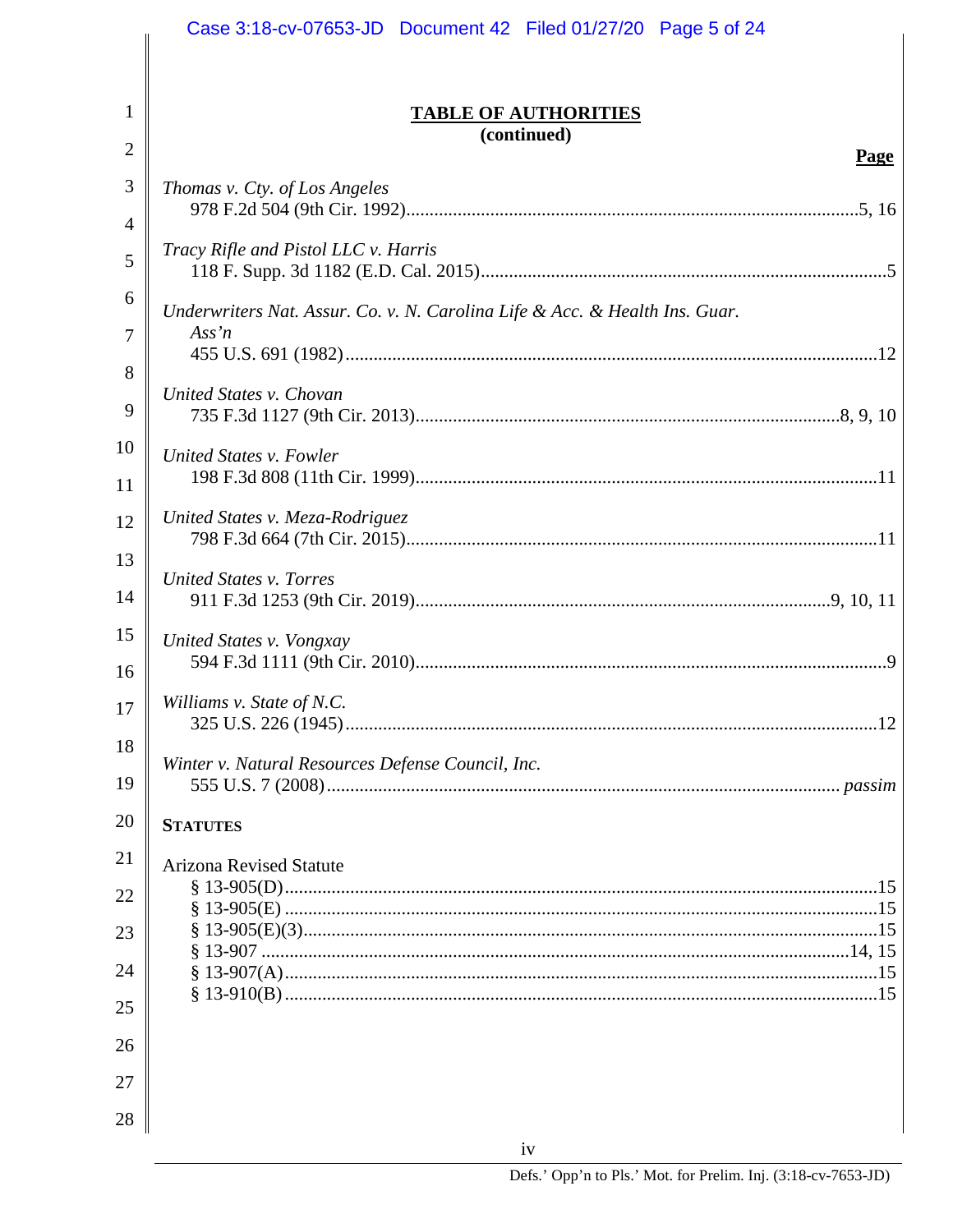|          | Case 3:18-cv-07653-JD  Document 42  Filed 01/27/20  Page 6 of 24 |
|----------|------------------------------------------------------------------|
|          |                                                                  |
| 1        | <b>TABLE OF AUTHORITIES</b>                                      |
| 2        | (continued)                                                      |
|          | Page                                                             |
| 3        | California Penal Code                                            |
| 4        |                                                                  |
| 5        |                                                                  |
| 6        |                                                                  |
| 7        |                                                                  |
| 8        | Texas Code of Criminal Procedure                                 |
| 9        |                                                                  |
| 10       | <b>Washington Revised Code</b>                                   |
| 11       |                                                                  |
| 12       |                                                                  |
| 13       |                                                                  |
| 14       |                                                                  |
| 15       | <b>OTHER AUTHORITIES</b>                                         |
| 16       |                                                                  |
|          |                                                                  |
| 17<br>18 |                                                                  |
| 19       |                                                                  |
| 20       |                                                                  |
| 21       |                                                                  |
| 22       |                                                                  |
| 23       |                                                                  |
|          |                                                                  |
| 24       |                                                                  |
| 25       |                                                                  |
| 26       |                                                                  |
| 27       |                                                                  |
| 28       |                                                                  |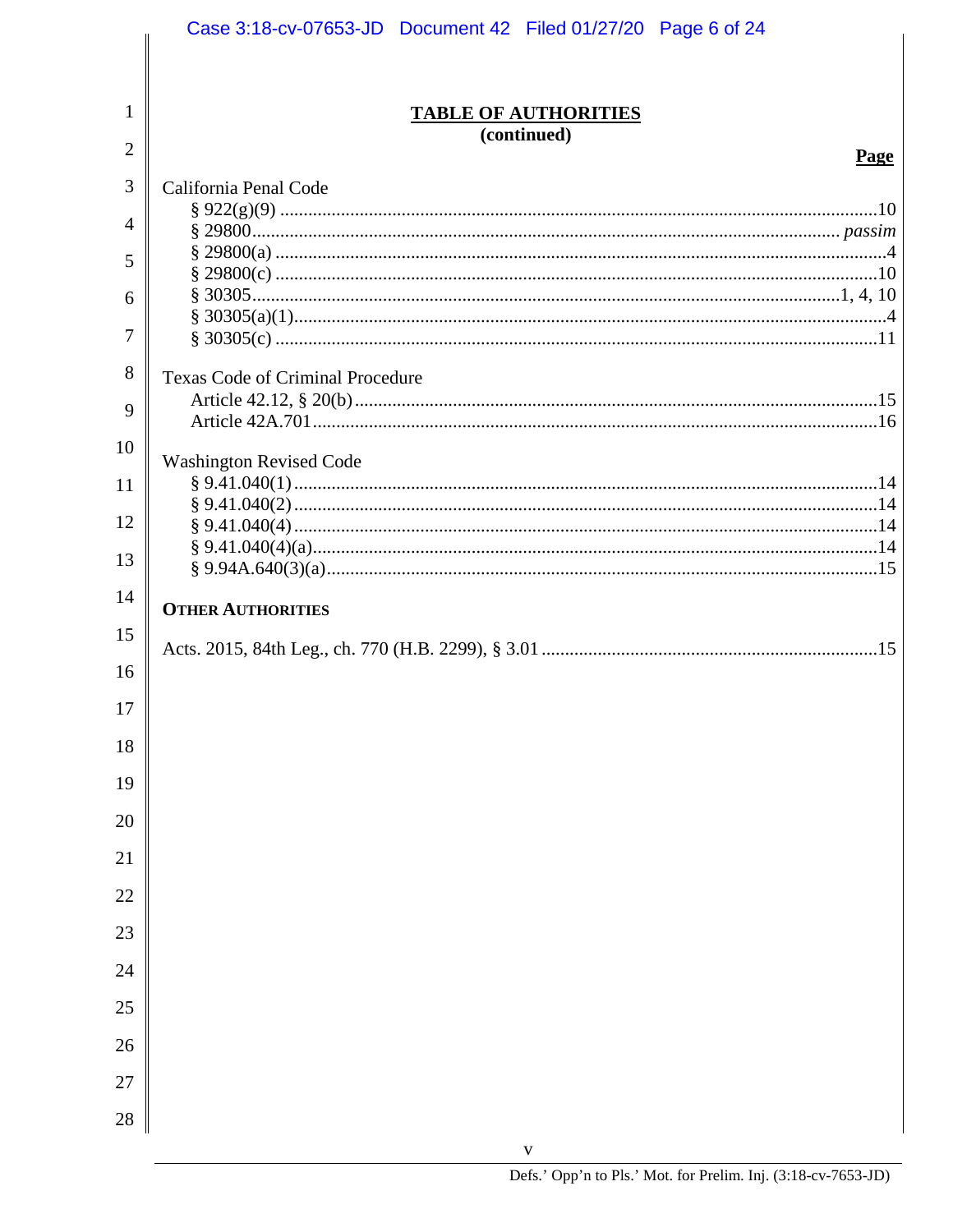|                |                | Case 3:18-cv-07653-JD  Document 42  Filed 01/27/20  Page 7 of 24                     |
|----------------|----------------|--------------------------------------------------------------------------------------|
|                |                |                                                                                      |
| $\mathbf{1}$   |                | STATEMENT OF ISSUES TO BE DECIDED                                                    |
| $\mathbf{2}$   | 1.             | Whether Plaintiffs Linton, Stewart, and Jones have sufficiently demonstrated         |
| 3              |                | immediate irreparable injury in the absence of preliminary injunction.               |
| $\overline{4}$ | 2.             | Whether Plaintiffs Linton, Stewart, and Jones are likely to succeed on the merits of |
| 5              |                | their Second Amendment or Full Faith and Credit Clause claims.                       |
| 6              | 3.             | Whether the balance of equities tips sharply in Plaintiff Linton's, Stewart's, and   |
| $\tau$         | Jones's favor. |                                                                                      |
| $8\,$          | 4.             | Whether enjoining California Penal Code sections 29800 and 30305 is in the public    |
| 9              | interest.      |                                                                                      |
| 10             | 5.             | Whether serious questions going to the merits were raised on Plaintiff Linton's,     |
| 11             |                | Stewart's, and Jones's Second Amendment and Full Faith and Credit Clause claims.     |
| 12             | //             |                                                                                      |
| 13             | //             |                                                                                      |
| 14             | //             |                                                                                      |
| 15             |                |                                                                                      |
| 16             |                |                                                                                      |
| 17             |                |                                                                                      |
| 18             |                |                                                                                      |
| 19             |                |                                                                                      |
| 20             |                |                                                                                      |
| 21             |                |                                                                                      |
| 22             |                |                                                                                      |
| 23             |                |                                                                                      |
| 24             |                |                                                                                      |
| 25             |                |                                                                                      |
| 26             |                |                                                                                      |
| 27             |                |                                                                                      |
| 28             |                |                                                                                      |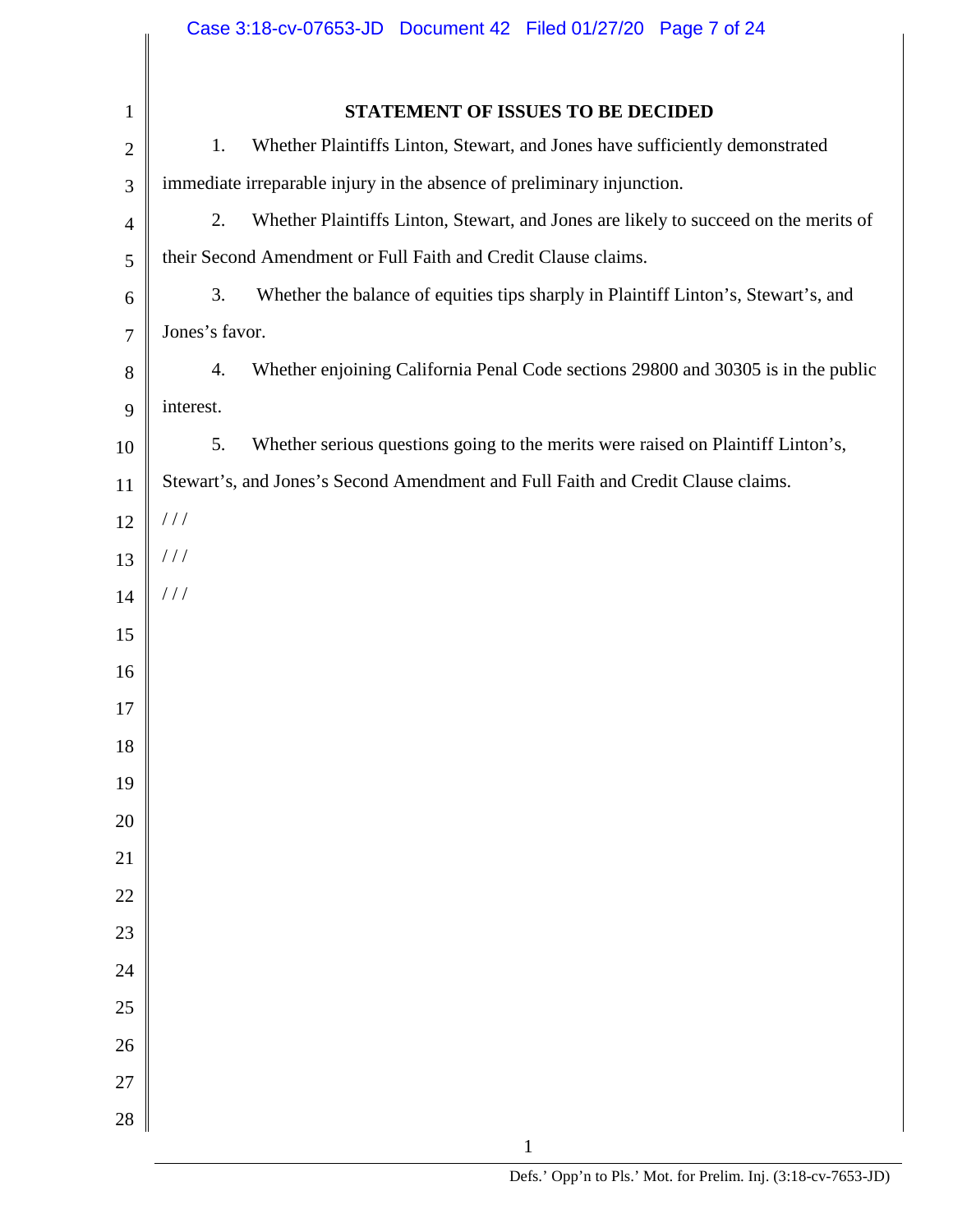4

5

6

7

8

9

1

# **INTRODUCTION**

Plaintiffs delayed filing the pending motion for preliminary injunction until December 19, 2019, just one day short of a full year after commencing this action. Neither the motion arguments nor the supporting declarations explain that delay. Nor do Plaintiffs point to any urgency that might explain their sudden motion for preliminary injunction. Nothing in the motion or supporting documents suggests a change in law or circumstances that might warrant interim injunctive relief. And nothing in the motion or supporting declarations shows that Plaintiffs have met their burden under the relevant factors in *Winter v. Natural Resources Defense Council, Inc.*, 555 U.S. 7, 20 (2008), or the alternative sliding scale test for injunctive relief.

10 11 12 13 14 15 16 17 18 19 20 21 22 Plaintiffs have failed to offer admissible evidence showing irreparable injury in the absence of enforcement of California Penal Code sections 29800 and 30305, which prohibit possession of firearms and ammunition by persons convicted of felonies. Plaintiffs are also not entitled to interim injunctive relief because they have not met their burden of showing a likelihood of success on the merits. Their Second Amendment claim fails because California Penal Code sections 29800 and 30305 are presumptively valid regulations that survive the intermediatescrutiny test. Plaintiffs also are not likely to succeed on the Full Faith and Credit Clause claim because the sister state orders at issue have no effect in California and because California need not subordinate its own laws to those of other states. Not surprisingly, the balance of equities does not tip in Plaintiffs' favor and an injunction would be against the public interest because it would put firearms in the hands of convicted felons, thereby threatening public safety. Plaintiffs' failure to meet their burden on the *Winter* factors also means that they cannot satisfy the sliding scale test. Accordingly, this Court should deny Plaintiffs' motion.

23

# **FACTUAL AND PROCEDURAL BACKGROUND**

24

25

# **I. THE INDIVIDUAL PLAINTIFFS AND THEIR FELONY CONVICTIONS**

# **A. Plaintiff Linton**

26 27 28 In 1987, Plaintiff Linton sustained a felony conviction for attempting to evade a police vehicle, and a misdemeanor conviction for driving under the influence, in Washington state. (First Am. Compl. ¶¶ 20–21, Dec. 2, 2019, ECF No. 36.) In 1988, he moved to California, after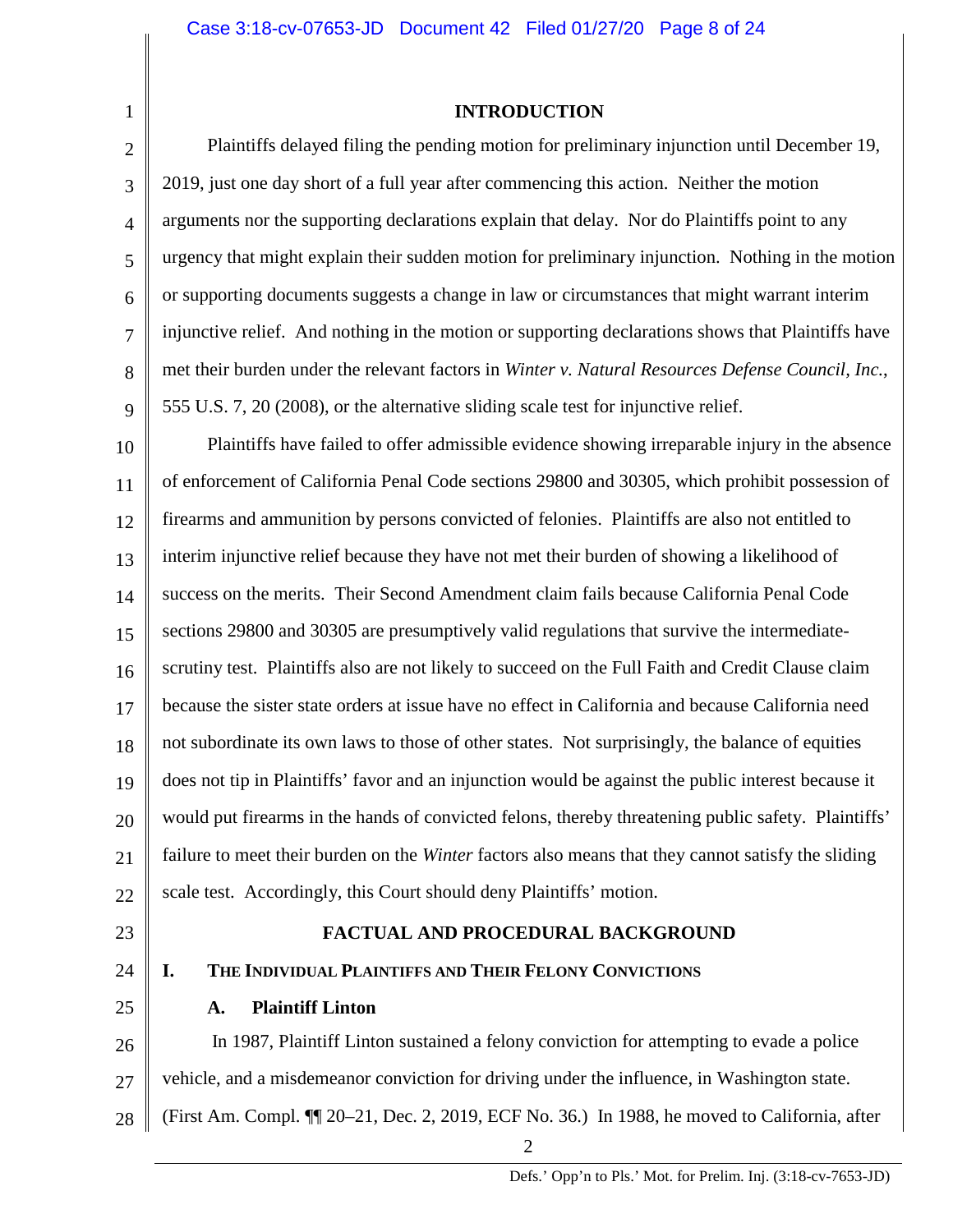1 2 3 4 5 6 7 8 9 10 11 12 13 14 15 16 17 18 19 20 21 22 23 24 25 26 27 28 completing probation. (*Id. ¶* 22.) In 2015, Linton attempted to purchase a handgun in California but was barred from doing so because of his felony conviction. (*Id. ¶* 24.) In 2016, upon application by Linton, a Washington court set aside Linton's guilty plea, purportedly vacating the record of his felony conviction, and releasing Linton from all penalties and disabilities in Washington. *(Id. 11* 25–26 & Exs. A, B.) Thereafter, between 2016 and 2018, Linton attempted to purchase firearms in California, but was prohibited from doing so because of his felony conviction.<sup>1</sup> (*Id.*  $\sqrt{\frac{g}{27-32}}$ .) In April 2018, with knowledge that Linton was already in possession of firearms, DOJ agents seized several firearms from Linton's home. (*Id. ¶* 33.) **B. Plaintiff Stewart** In 1976, an Arizona court convicted Plaintiff Stewart of first degree burglary, a felony. (First Am. Compl. *¶* 41.) Stewart moved to California around 1988, after completing his probation. (*Id. ¶¶* 42–43.) In December 2015, Stewart attempted to purchase a firearm in California but could not complete the purchase because of his prior felony conviction. (*Id ¶¶* 44–  $(46.)^2$  In 2016, upon application from Stewart, an Arizona court set aside his felony conviction, restoring his firearms rights in Arizona only. (*Id. ¶* 47 & Ex. I.) In 2018, Stewart attempted to purchase a firearm in California again without success. (*Id. ¶¶* 49–51 & Ex. J.) **C. Plaintiff Jones** In 1980, Plaintiff Jones pled guilty to and was convicted of "credit card abuse," a felony in Texas. (First Am. Compl. ¶ 55.) In 1983, the Texas court discharged the conviction after Jones completed probation. (*Id.* ¶ 56.) Thereafter, Mr. Jones moved to California and worked for the State of California for nineteen years until retiring in 2014. (*Id.* ¶¶ 54, 57.) During that time, he worked as a correctional officer and was certified as a firearms instructor. (*Id.* ¶¶ 57–59.) In 2018, he applied to the California Department of Justice for renewal of his Certificate of  $<sup>1</sup>$  Paragraph 28 of the amended complaint states that Linton attempted a purchase on</sup> October 30, 2018, but given the subsequent details listing dates in 2016, this appears to be a typographical error and should be October 30, 2016. (First Am. Compl. *¶* 28.) <sup>2</sup> There appears to be another typographical error in the amended complaint, making it unclear in what year Stewart attempted the purchase. It is currently alleged as 2015, but he alleges receiving notice of his "undetermined" status in 2014 and 2016. (First Am. Compl.  $\P\P\P$ 44–46.)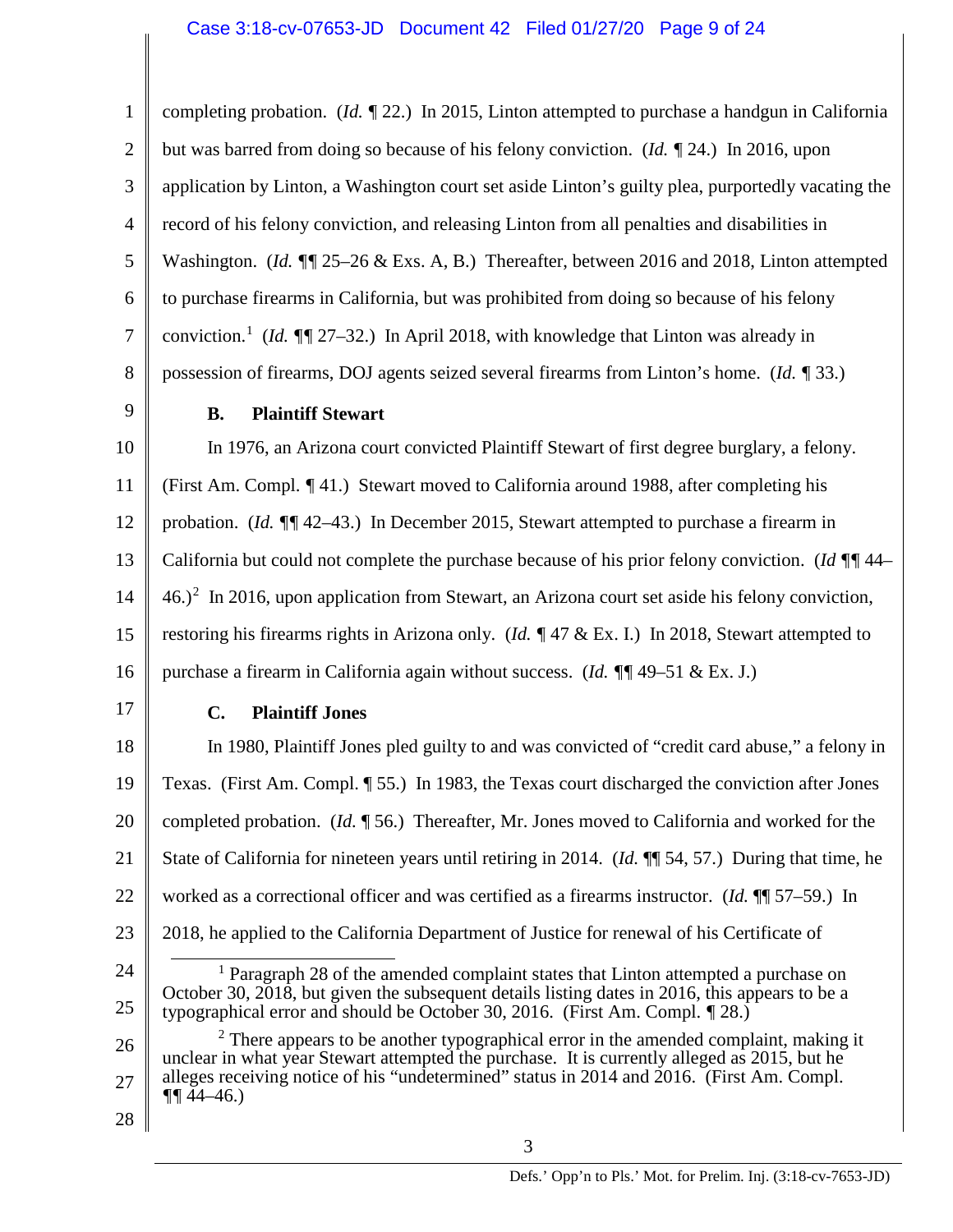1 2 Eligibility as a firearms instructor. (*Id.* ¶ 61.) In 2019, the Department of Justice informed Jones that he was not eligible to own or possess a firearm. (*Id.*)

3

### **II. PENAL CODE SECTIONS 29800 AND 303053**

4 5 6 7 8 9 10 California exercises its police powers by restricting who can possess firearms. Under California Penal Code section 29800, "[a]ny person who has been convicted of . . . a felony under the laws of the United States, the State of California, or any other state . . . and who owns, purchases, receives, or has in possession or under custody or control any firearm is guilty of a felony." Cal. Penal Code § 29800(a). Section 30305 similarly provides that "[n]o person prohibited from owning or possessing a firearm [under § 29800] . . . shall own, possess, or have under custody or control, any ammunition or reloaded ammunition." *Id.*  $\S$  30305(a)(1).

11

# **III. PROCEDURAL BACKGROUND**

12 13 14 15 16 17 18 19 Plaintiffs Linton and Stewart commenced this action on December 18, 2018. (ECF No. 1.) Defendants moved to dismiss the complaint (ECF No. 12), and filed an answer after the Court determined that the motion raised "issues best addressed in summary judgment proceedings" (ECF Nos. 26, 28). Plaintiffs conducted discovery thereafter and, on November 15, 2019, moved for leave to file a First Amended Complaint, adding Plaintiff Jones. (ECF No. 30.) This Court granted the motion and Defendants answered the amended complaint. (ECF Nos. 35, 37.) As mentioned above, Plaintiffs filed the pending motion for preliminary injunction on December 19, 2019. (ECF No. 38.)

20

#### **LEGAL STANDARD**

21 22 23 24 25 26 27 Preliminary injunction "is an extraordinary remedy never awarded as of right." *Winter*, 555 U.S. at 24. To prevail, a plaintiff "must establish [1] that he is likely to succeed on the merits, [2] that he is likely to suffer irreparable harm in the absence of preliminary relief, [3] that the balance of equities tips in his favor, and [4] that an injunction is in the public interest." *Id.* at 20 (brackets added). Alternatively, "[a] preliminary injunction is appropriate when a plaintiff demonstrates . . . that serious questions going to the merits were raised and the balance of hardships tips sharply in the plaintiff's favor." *Alliance for the Wild Rockies v. Cottrell*, 632 F.3d 1127, 1134–35 (9th

28

 $3$  All future statutory references are to the California Penal Code, unless otherwise stated.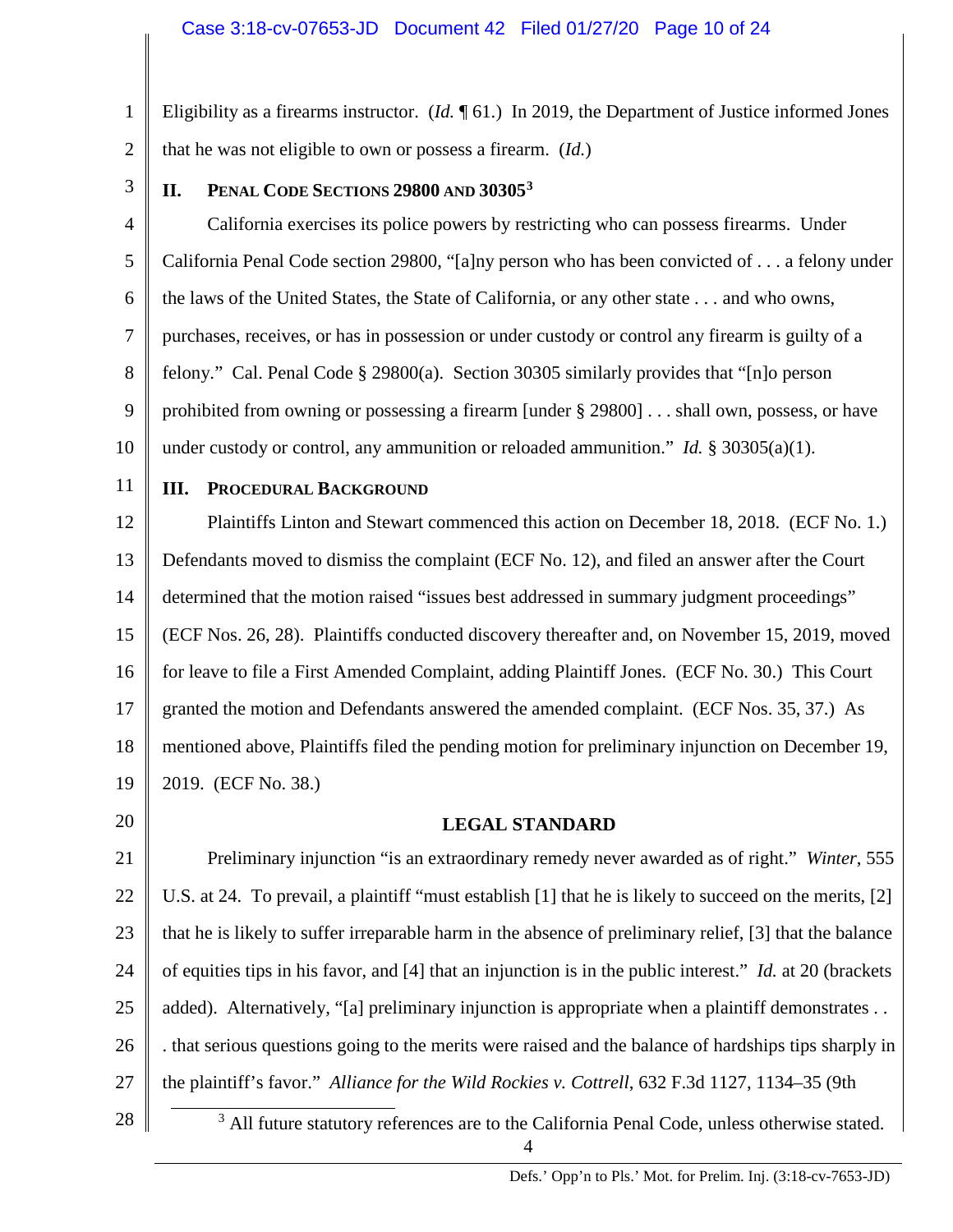# Case 3:18-cv-07653-JD Document 42 Filed 01/27/20 Page 11 of 24

| 1              | Cir. 2011) (quoting <i>Lands Council v. McNair</i> , 537 F.3d 981, 987 (9th Cir. 2008) (en banc)     |
|----------------|------------------------------------------------------------------------------------------------------|
| $\overline{2}$ | (internal quotations and modification omitted)). But even under this alternative sliding scale test, |
| 3              | a plaintiff must demonstrate all four Winter factors. Id. at 1131-32, 1135.                          |
| $\overline{4}$ | A plaintiff's burden is particularly heavy in cases like this one seeking to enjoin a state          |
| 5              | statute because "a state suffers irreparable injury whenever an enactment of its people or their     |
| 6              | representatives is enjoined." Coal. for Econ. Equity v. Wilson, 122 F.3d 718, 719 (9th Cir. 1997);   |
| 7              | Thomas v. Cty. of Los Angeles, 978 F.2d 504, 508 (9th Cir. 1992) ("[A] strong factual record is      |
| 8              | necessary").                                                                                         |
| 9              | Further, because "[t] he basic function of a preliminary injunction is to preserve the <i>status</i> |
| 10             | quo," Chalk v. U.S. Dist. Court Cent. Dist. of Cal., 840 F.2d 701, 704 (9th Cir. 1988), injunctions, |
| 11             | like the one requested here that go beyond "maintaining the status quo <i>pendente lite</i> ," are   |
| 12             | "particularly disfavored." Stanley v. Univ. of S. Cal., 13 F.3d 1313, 1320 (9th Cir. 1994) (internal |
| 13             | citation and quotation marks omitted); see also Tracy Rifle and Pistol LLC v. Harris, 118 F.         |
| 14             | Supp. 3d 1182, 1194–95 (E.D. Cal. 2015) (injunction would alter the status quo where it would        |
| 15             | prevent enforcement of a statute).                                                                   |
| 16             | <b>ARGUMENT</b>                                                                                      |
| 17             | PLAINTIFFS HAVE FAILED TO DEMONSTRATE IRREPARABLE HARM<br>I.                                         |
| 18             | <b>Plaintiffs Unreasonably Delayed Before Seeking a Preliminary Injunction</b><br>A.                 |
| 19             | A "plaintiff's long delay before seeking a preliminary injunction implies a lack of urgency          |
| 20             | and irreparable harm." Oakland Tribune, Inc. v. Chronicle Pub. Co., Inc., 762 F.2d 1374, 1377        |
| 21             | (9th Cir.1985); see Miller v Cal. Pac. Med. Ctr., 991 F.2d 536, 544 (9th Cir. 1993) (delay in        |
| 22             | seeking an injunction is "relevant in determining whether relief is truly necessary").               |
| 23             | Here, Plaintiffs Linton and Stewart (along with the organizational plaintiffs) filed the             |
| 24             | original complaint on December 20, 2018. (ECF No. 1.) They did not file their motion for             |
| 25             | preliminary injunction until 364 days later, on December 19, 2019. (ECF No. 38.) This long           |
| 26             | period of time reflects an unreasonable delay.                                                       |
| 27             | During the 364 days that followed the filing of the complaint, Plaintiffs actively litigated         |
| 28             | this case. For example, they opposed Defendants' motion to dismiss (ECF No. 17), filed a joint       |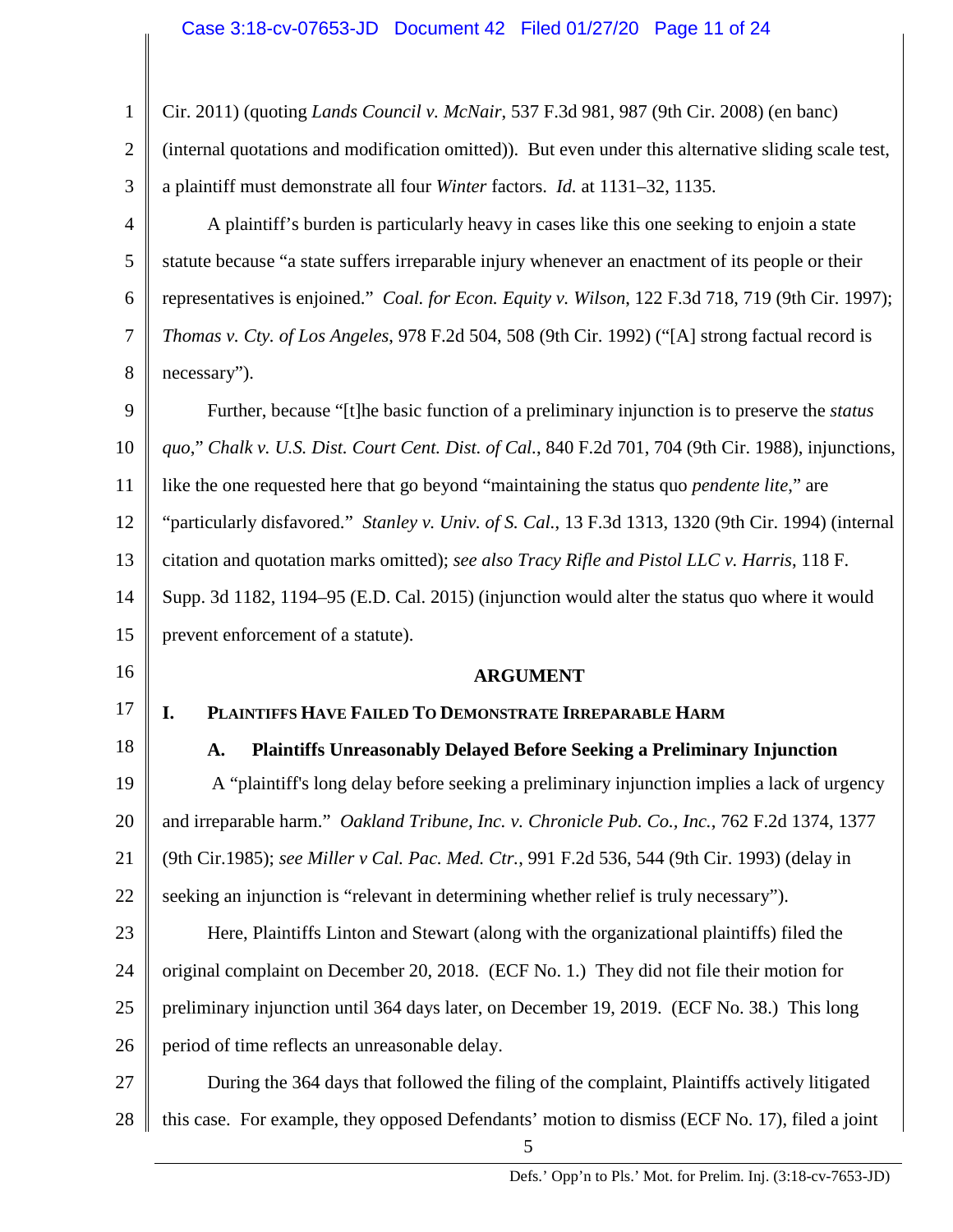1 2 3 4 5 6 7 8 9 10 11 12 13 14 15 16 17 18 19 20 21 22 23 case management statement (ECF No. 25), conducted discovery, and moved for leave to file an amended complaint (ECF Nos. 30, 32). Yet nothing in the declarations from Plaintiffs Linton or Stewart explains any meaningful change of circumstances since the filing of the complaint, much less any change that constitutes irreparable harm. In fact, Plaintiff Linton's declaration offers no facts about events since filing the original complaint. (Linton Decl., Dec. 19, 2019, Stewart Decl., Dec. 19, 2019, ECF No. 38-3.) Plaintiff Stewart's declaration is similarly silent on facts about events since the filing of the original complaint. At best, Stewart states that after February 27, 2018, he "had several telephone conversations with DOJ representatives regarding the firearms denial." (ECF No. 38-4, ¶ 14.) Yet that statement is hardly an explanation of the delay accompanying the instant motion, and in any event the same allegation appears in the original complaint. (ECF No. 1 at ¶¶ 49–50.) Thus, it does not reveal any new circumstances. The motion for preliminary injunction as to Plaintiff Jones is also tainted by delay. Jones was the last plaintiff to join this action, but the record shows that he "engaged counsel" in October of 2019. (ECF No. 30 at 4.) Presumably counsel and Jones communicated in some fashion well before that date. In any event, no motion for preliminary injunction came until December 18, 2019, more than a month after Jones engaged counsel to join a case that was already about a year old at the time. Additionally, Jones's entry into this case by way of a motion for leave to file an amended complaint was based on the representation that the addition of a new plaintiff would not require any adjustments to the anticipated schedule of the case and "will not result in any prejudicial delay." (*Id*. at 6.) Relying on Jones's allegations to justify an injunction ceasing the operation of a state statute—which as a matter of law results in prejudice to the people of the state—would be at odds with those representations. *See New Motor Vehicle Bd. v. Orrin W. Fox Co.*, 434 U.S. 1345, 1351 (1977) ("It also seems to me that any time a State is enjoined by

24 25 a court from effectuating statutes enacted by representatives of its people, it suffers a form of irreparable injury.")

26

#### **B. Plaintiffs' Claims of Irreparable Injury Are Vague and Conclusory**

27 28 In addition to being late, Plaintiffs' claims of the mere "possibility" of injury are insufficient to support an injunction. *Winter*, 555 U.S. at 24. Plaintiffs Linton and Stewart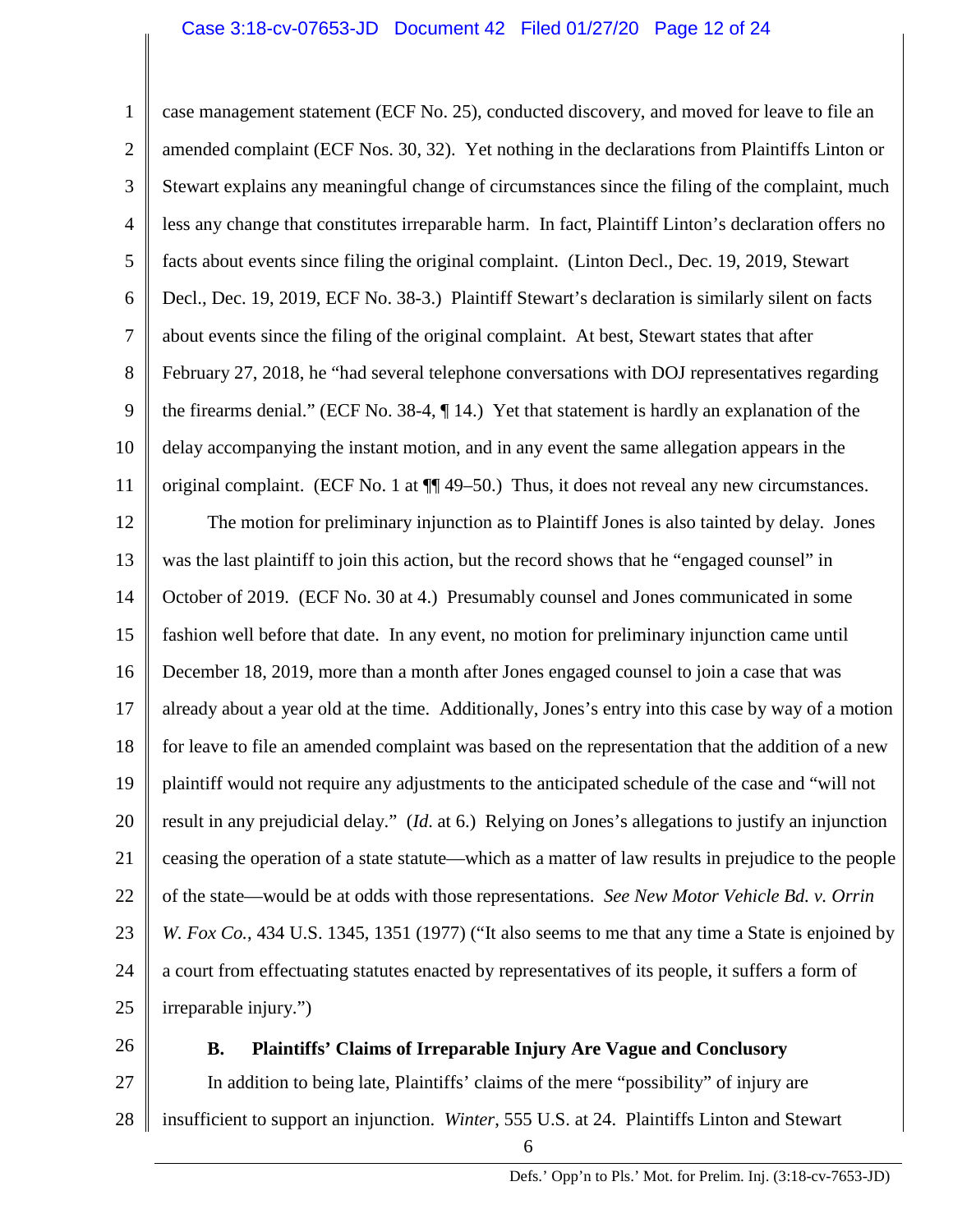#### Case 3:18-cv-07653-JD Document 42 Filed 01/27/20 Page 13 of 24

1 2 3 4 5 6 simply assert without explanation that they are "suffering and . . . continuing to suffer irreparable injury as a result of the Department's determination" and that they are "being deprived of the ability to exercise a fundamental constitutional right." (ECF No. 38-3,  $\sim$  21, ECF No. 38-4,  $\sim$  15.) Conclusory statements like these fall well short of the "immediate threatened injury" that is a prerequisite to preliminary injunctive relief. *Boardman v. Pac. Seafood Grp.*, 822 F.3d 1011, 1022 (9th Cir. 2016).

7 8 9 10 11 12 13 Jones's claim that he is "no longer able to legally defend myself with the use of a firearm" (ECF No. 38-2, ¶ 17) is also conclusory. Nor does Jones explain his apparent fear of arrest and prosecution as part of the Department of Justice's Armed Prohibited Persons (APPS) program. It is not clear that Jones is even subject to APPS enforcement; he does not indicate that he owns a firearm (i.e., that he is "armed"). (*Id.* ¶ 19.) And Jones offers no admissible facts substantiating the bald accusation that the Department of Justice "retaliates against citizens like myself who exercise their rights to petition the courts to restore firearms rights."<sup>4</sup> (*Id.*)

14 15 16 17 18 19 20 21 Jones emphasizes that he retired in good standing from the State of California after more than nineteen years of service. (Jones Decl. ¶¶ 3. 12, Dec. 19, 2019, ECF No. 38-2.) He contends that as a result of the firearms prohibition, he has had to discontinue all further firearms instruction and training, and "I am thus being permanently deprived of my career and livelihood that I have literally been training for, for over 30 years." (*Id.* ¶ 16, see also Pls.' Mot. 12.) But even if this suggestion of some sort of monetary damage were sufficient to establish irreparable harm—it usually is *not* sufficient, *see Goldie's Bookstore v. Superior Court*, 739 F.2d 466, 471 (9th Cir. 1984)—a retirement after nineteen years of government service suggests that Plaintiff

22

23 24 25 26 27 28 4 Defendants object to Plaintiffs' request for judicial notice of the complaint in *James v. Granger*, No. 1:13-cv-00983-AWI-SKO (N.D. Cal. June 26, 2013). Plaintiffs improperly offer it for the truth of its contents to support the contention that the Department of Justice retaliated against plaintiff James because he filed a state court writ petition challenging his status as a prohibited person. (*See* Lee Decl. ¶¶ 5–5 & Ex. A, Dec. 19, 2019, ECF No 38-5; *Rollins v. Dignity Health*, 338 F. Supp. 3d 1025, 1031 (N.D. Cal. 2018) ("courts cannot take judicial notice of the contents of documents for the truth of the matters asserted therein when the facts are disputed") (internal citation and quotation marks omitted)). The *James* complaint is unverified and represents the plaintiff's version of events only. Further, the *James* complaint is not relevant to the Court's consideration of the instant motion. *Strojnik v. Resort at Indian Springs, LLC*, to the Court's consideration of the instant motion. *Strojnik v. Resort at Indian Springs, LLC*, No. 19-cv-04616-SVK, 2019 WL 6913039, at \*3 (N.D. Cal. Dec. 19, 2019) (declining judicial notice of document irrelevant to court's consideration of motion).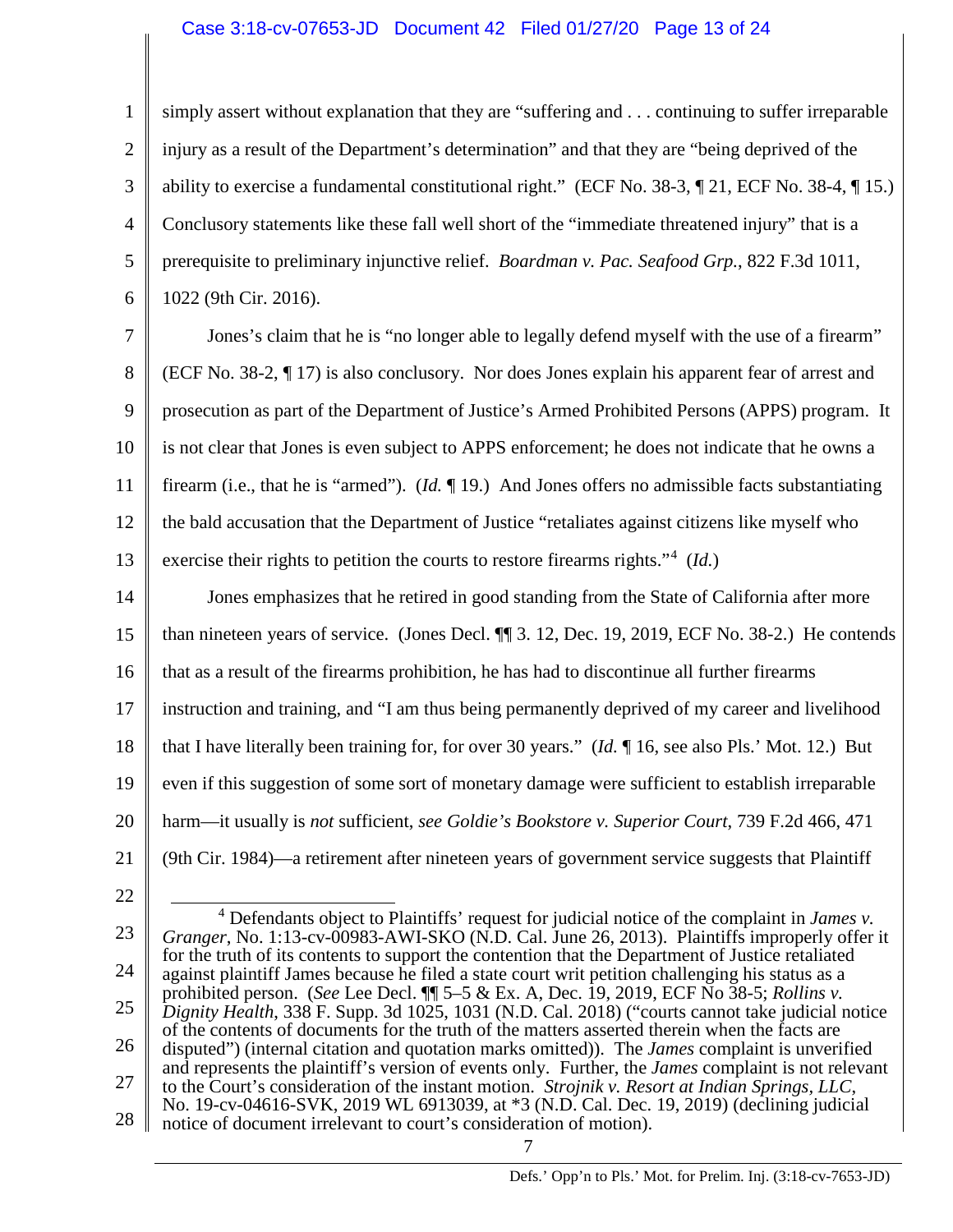### Case 3:18-cv-07653-JD Document 42 Filed 01/27/20 Page 14 of 24

1 2 3 4 5 Jones receives a pension and other benefits from the State of California. Nothing in his declaration reflects his financial obligations, how often he works as an instructor, how much money he might earn with each training job, or whether he had any jobs or courses as a certified instructor lined up before he received notice of his firearms eligibility status. His declaration also fails to establish that Mr. Jones is unable to obtain other forms of employment.

6 7 8 9 10 11 12 13 14 15 16 17 18 19 20 21 22 23 24 Consequently, the comparison of Mr. Jones to the immigrants in *Arizona Dream Act Coalition v. Brewer*, 757 F.3d 1053 (9th Cir. 2014), falls flat. The plaintiffs in that case were at risk of losing their right to work because of an Arizona law prohibiting the issuance of state identification, including driver's licenses to those immigrants. *Id.* at 1068 ("Plaintiffs' ability to drive is *integral* to their ability to work—after all, eighty-seven percent of Arizona workers commute to work by car. . . . Plaintiffs' lack of driver's licenses has prevented them from applying for desirable entry-level jobs, and from remaining in good jobs where they faced possible promotion*.*") (emphasis added). Plaintiff Jones's status as a retiree further distinguishes him from the *Arizona* plaintiffs who were starting out their careers. *Id.* ("The irreparable nature of Plaintiffs' injury is heightened by Plaintiffs' young age and fragile socioeconomic position. Setbacks early in their careers are likely to haunt Plaintiffs for the rest of their lives."). For all of these reasons, Plaintiffs have failed to show imminent irreparable injury in the absence of a preliminary injunction. The Court therefore should deny Plaintiffs' motion. **II. PLAINTIFFS ARE NOT LIKELY TO PREVAIL ON THE MERITS A. Plaintiffs Cannot Succeed on Their Second Amendment Claim Because the State Statutes Are Presumptively Lawful Regulations that Survive Intermediate Scrutiny** The Ninth Circuit employs a two-step analysis to analyze whether a law violates the Second Amendment. *United States v. Chovan*, 735 F.3d 1127, 1136 (9th Cir. 2013). The analysis "(1) asks whether the challenged law burdens conduct protected by the Second Amendment and

- 25 (2) if so, directs courts to apply an appropriate level of scrutiny." *Id.* As discussed below, the
- 26 Second Amendment analysis here need not move beyond the first factor and falls short even upon
- 27 review of the second factor. Hence, Plaintiffs' motion should be denied.
- 28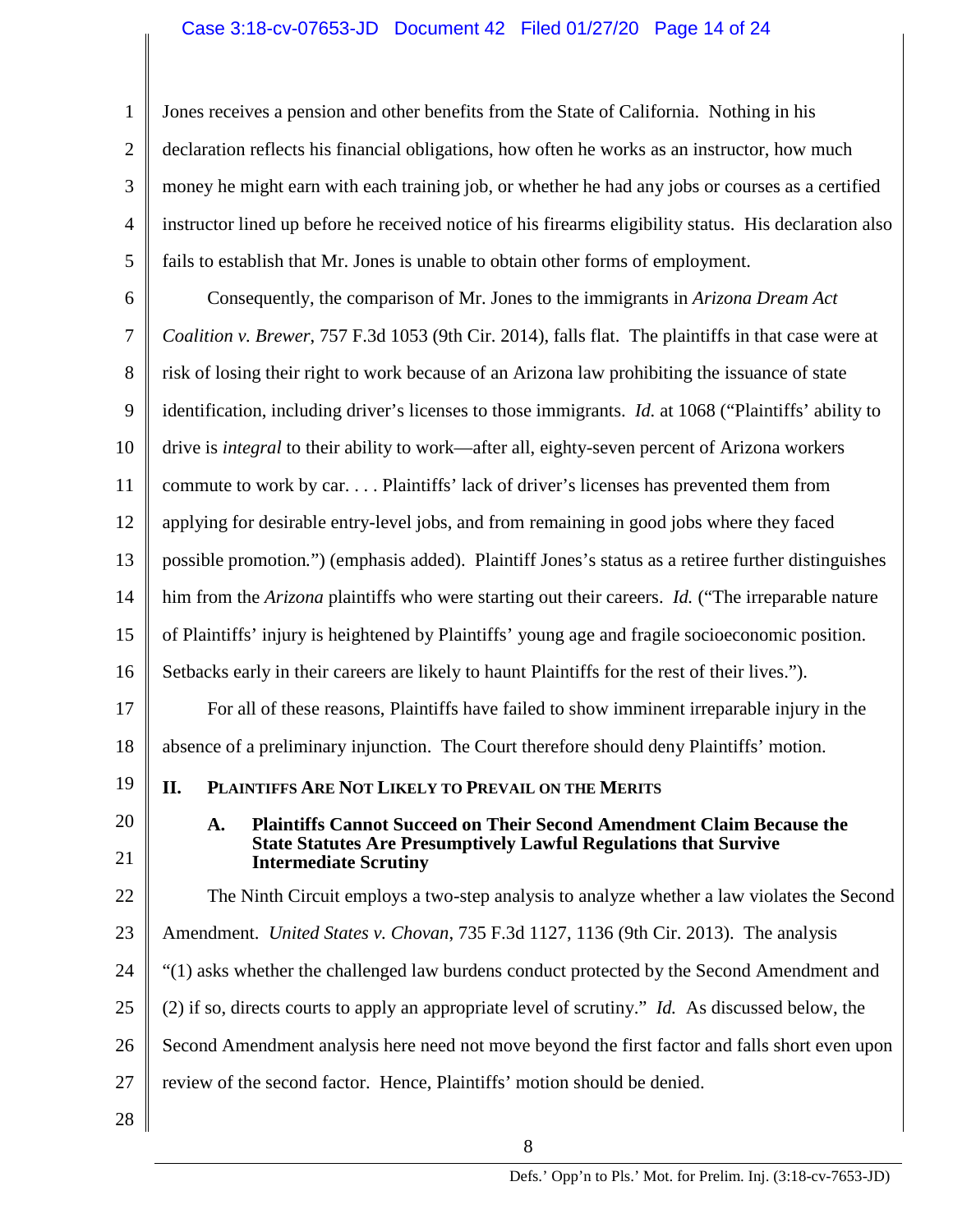1

### **1. Penal Code Sections 29800 and 30305 Are Presumptively Lawful Regulations That Do Not Burden the Second Amendment**

3 4 5 6 7 8 9 10 11 "A law does *not* burden Second Amendment rights, if it . . . falls within one of the presumptively lawful regulatory measures identified in *Heller*[.]" *United States v. Torres*, 911 F.3d 1253 (9th Cir. 2019) (emphasis in original; original internal quotation marks and citation omitted). Among the examples of presumptively lawful regulations are the "longstanding prohibition on the possession of firearms by felons and the mentally ill." *Id.* (quoting *District of Columbia v. Heller*, 554 U.S. 570, 626–27 & n.26 (2008)). "These measures comport with the Second Amendment because they affect individuals or conduct unprotected by the right to keep and bear arms." *Id.* at 1258 (quoting *Binderup v. Attorney Gen. U.S.*, 836 U.S. 336, 343 (3d Cir. 2016) (en banc)).

12 13 14 15 16 17 Here, California Penal Code sections 29800 and 30305 are presumptively lawful regulations that prohibit possession of firearms and ammunition by felons. These statutes are longstanding prohibitions whose predecessor, the 1917 Dangerous Weapons Control Act, was intended to "minimize the danger to public safety arising from the free access to firearms that can be used for violence." (See Defs.' Mem. Supp. Mot. to Dismiss 13, Feb. 22, 2019, ECF No. 12 (quoting *People v. Scott*, 24 Cal.2d 774, 782 (1944)).)

18 19 20 21 22 23 24 25 26 27 Analogous support comes from the Federal Firearms Act of 1938, which restricted firearm possession for individuals convicted of a "crime of violence," the definition for which included mayhem and burglary. *Chovan*, 735 F.3d at 1137. Plaintiffs Linton's and Stewart's convictions for attempting to evade a police officer and first degree burglary fall squarely into this category. Thus, these California laws, which limit firearm and ammunition possession by felons, are presumptively lawful under *Heller*. *Heller*, 554 U.S. at 626; *Silvester v. Harris*, 843 F.3d 816, 831 (9th Cir. 2016) (prohibition on felons in possession of firearms is a presumptively lawful regulation under *Heller*); *United States v. Vongxay*, 594 F.3d 1111, 1115 (9th Cir. 2010) (federal statute prohibiting felons from possessing firearms did not violate Second Amendment under *Heller*).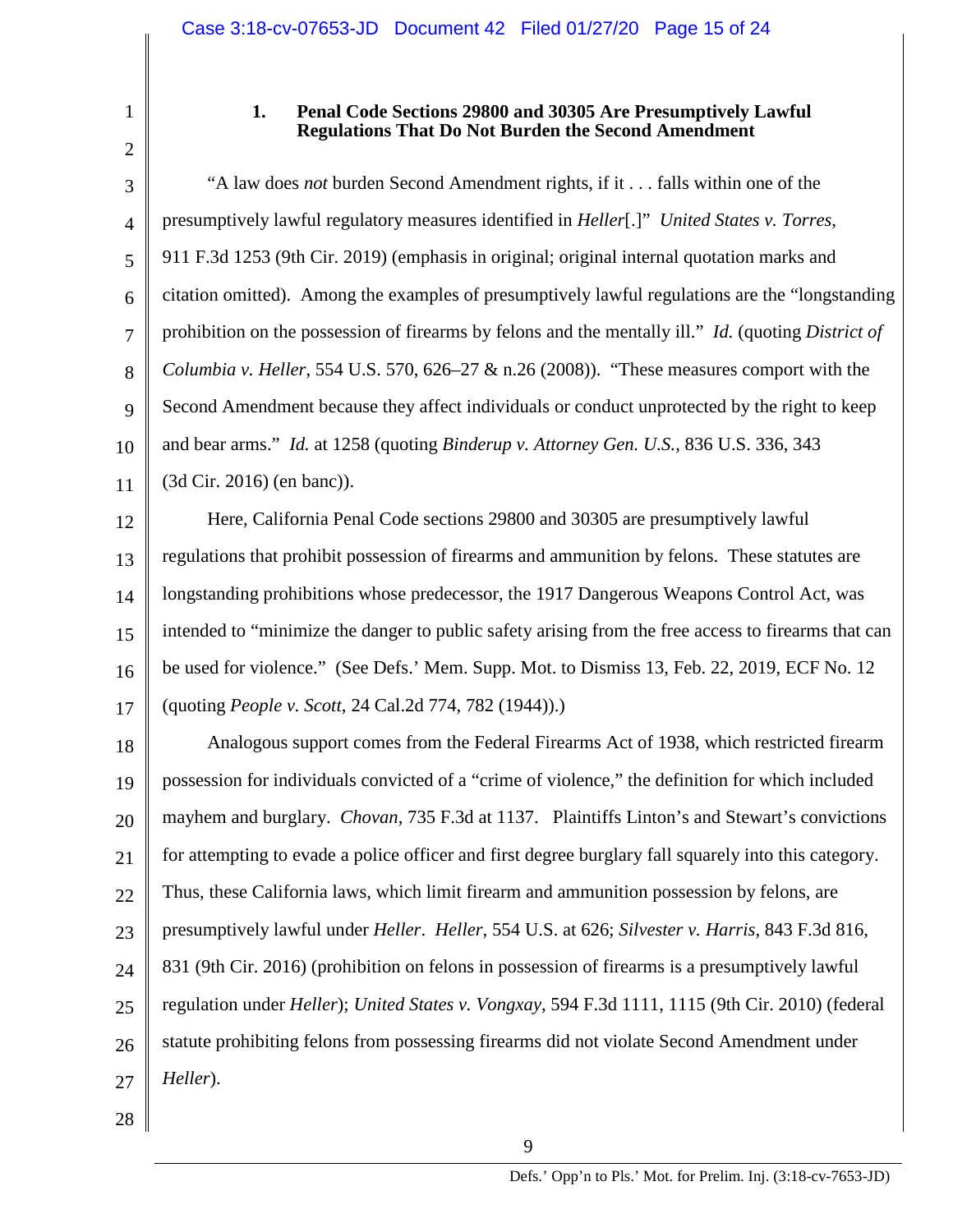1 2 3 Because Sections 29800 and 30305 are presumptively lawful and, thus, do not burden conduct protected by the Second Amendment, Plaintiffs are not likely to prevail on the merits of their Second Amendment claim.

**2. The State Statutes Survive Intermediate Scrutiny**

4

5 6 7 8 9 10 11 12 13 The appropriate level of scrutiny in the Second Amendment analysis "depend[s] on (1) how close the law comes to the core of the Second Amendment right, and (2) the severity of the law's burden on the right." *Chovan*, 735 F.3d at 1138 (internal citation and quotation marks omitted). "*Heller* tells us that the core of the Second Amendment is 'the right of law-abiding, responsible citizens to use arms in defense of hearth and home.'" *Id.* (quoting *Heller*, 554 U.S. at 635). "Although not dispositive, there has been 'near unanimity in the post-*Heller* case law that, when considering regulations that fall within the scope of the Second Amendment, intermediate scrutiny is appropriate.'" *Torres*, 911 F.3d at 1262 (quoting *Silvester*, 843 F.3d at 823); *Pena v. Lindley*, 898 F.3d 969, 977 (9th Cir. 2018) (citing cases).

14 15 16 17 18 19 20 21 22 23 Here, intermediate scrutiny (at most) is the appropriate level of scrutiny because sections 29800 and 30305 do not implicate the core Second Amendment right. *See Chovan*, 735 F.3d at 1138 ("Section  $922(g)(9)$  does not implicate this core Second Amendment right because it regulates firearm possession for individuals with criminal convictions."). These statutes regulate firearm and ammunition possession for individuals with criminal convictions. Plaintiffs assert that they are "responsible, law-abiding citizens with no history of violent behavior or conduct that would suggest they pose any elevated threat or danger to others" (Pls.' Mot. 9), however, they do not fall within the core right because of their prior convictions. *See Chovan*, 735 F.3d at 1138 ("we believe [Chovan] is not within the core right identified in *Heller* . . . by virtue of [his] criminal history").

24 25 26 27 28 As for "the severity of the law's burden on the right," any burden imposed by sections 29800 and 30305 is lessened by section 29800's exemption for persons with certain federal felony convictions. Cal. Penal Code § 29800(c). Section 30305 also contains exceptions, such as for a person who finds or takes ammunition from a person committing a crime against him or for a person possessing ammunition for the sole purpose of delivering it to law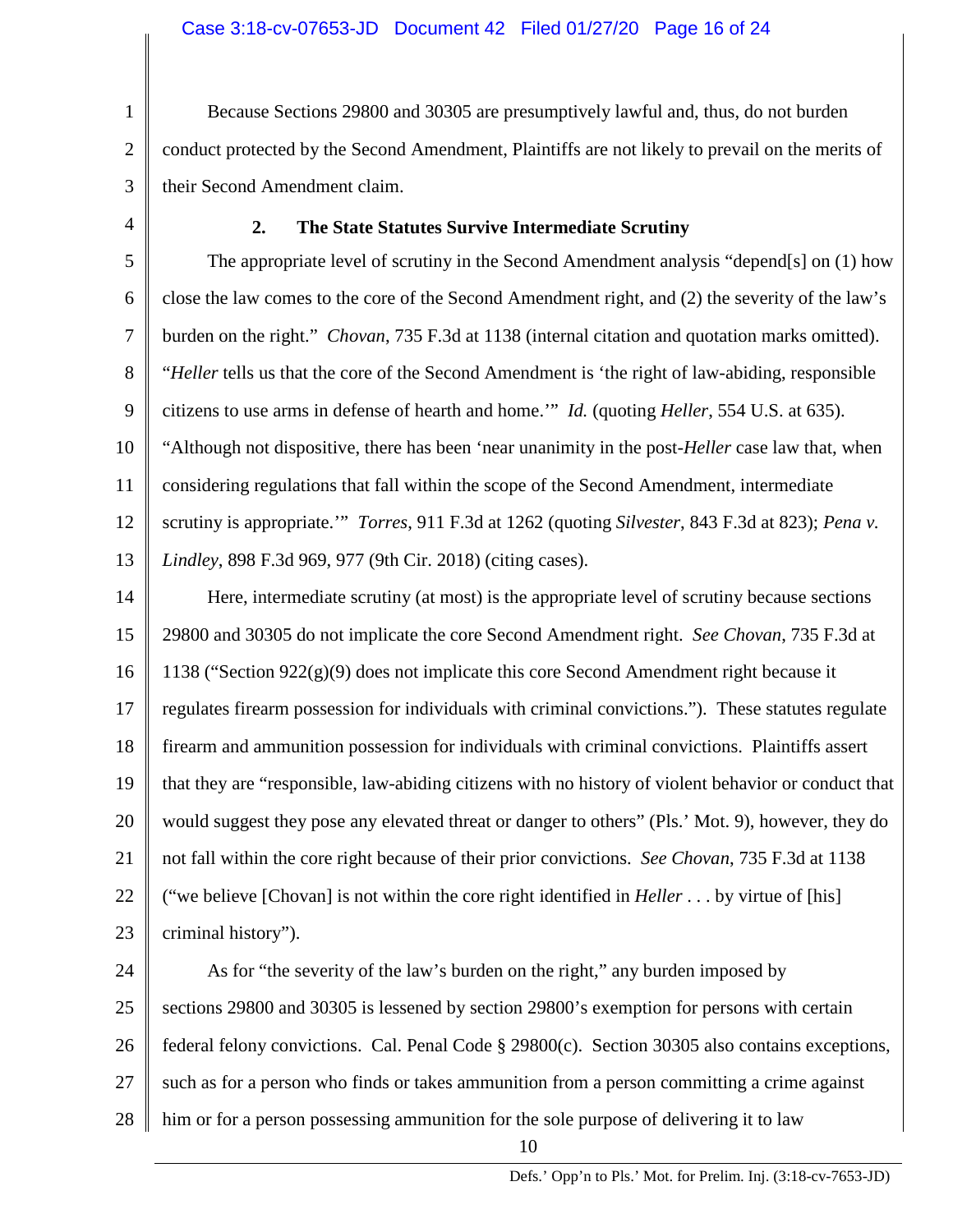#### Case 3:18-cv-07653-JD Document 42 Filed 01/27/20 Page 17 of 24

1 2 enforcement for disposition. § 30305(c). For this reason as well, nothing more than intermediate scrutiny applies to the Second Amendment claim here. *Torres*, 911 F.3d at 1263 (citing *Fisher v. Keoloha*, 855 F.3d 1067 (9th Cir. 2017)).

3

4 5 6 7 8 9 10 11 12 13 14 15 Next, sections 29800 and 30305 survive intermediate scrutiny because they "promote a substantial government interest that would be achieved less effectively absent the regulation." *Torres*, 911 F.3d at 1263 (quoting *Fyock v. Sunnyvale*, 779 F.3d 991, 1000 (9th Cir. 2015) (internal quotation marks omitted)). These laws work to ensure public safety, which has been recognized as an important government interest. *Torres*, 911 F.3d at 1263–64 (citing cases recognizing important government interests in crime control and public safety). Additionally, "the government has [a] strong interest in preventing people who already have disrespected the law . . . from possessing guns." *Id.* at 1264 (quoting *United States v. Meza-Rodriguez*, 798 F.3d 664, 673 (7th Cir. 2015)). Convicted felons are less likely to obtain firearms and ammunition and threaten public safety during enforcement of sections 29800 and 30305. Thus, the government interests "would be achieved less effectively" were it not for those statutes. *Id.* (quoting *Fyock*, 779 F.3d at 1000).

16 17 18 19 20 21 22 23 24 Plaintiffs misplace their reliance on *United States v. Fowler*, 198 F.3d 808, 809–10 (11th Cir. 1999), for the proposition that they can possess firearms in California because federal law does not prohibit possession. (Pls.' Mot. 9.) The federal law prohibiting felons from possessing firearms contains an express exemption that, unless otherwise ordered, a previous conviction is not a predicate substantive offense if the offender has had his civil rights restored. *Fowler*, 198 F.3d at 809. But California firearm eligibility requires both federal and state eligibility. California does not have an analogous exemption for sister state orders and Plaintiffs offer no other authority requiring the state to make such an exemption. Thus, federal eligibility is not, in and of itself, determinative.

25 26 For these reasons, Plaintiffs cannot prevail on their Second Amendment claim and their motion should be denied.

- 27
- 28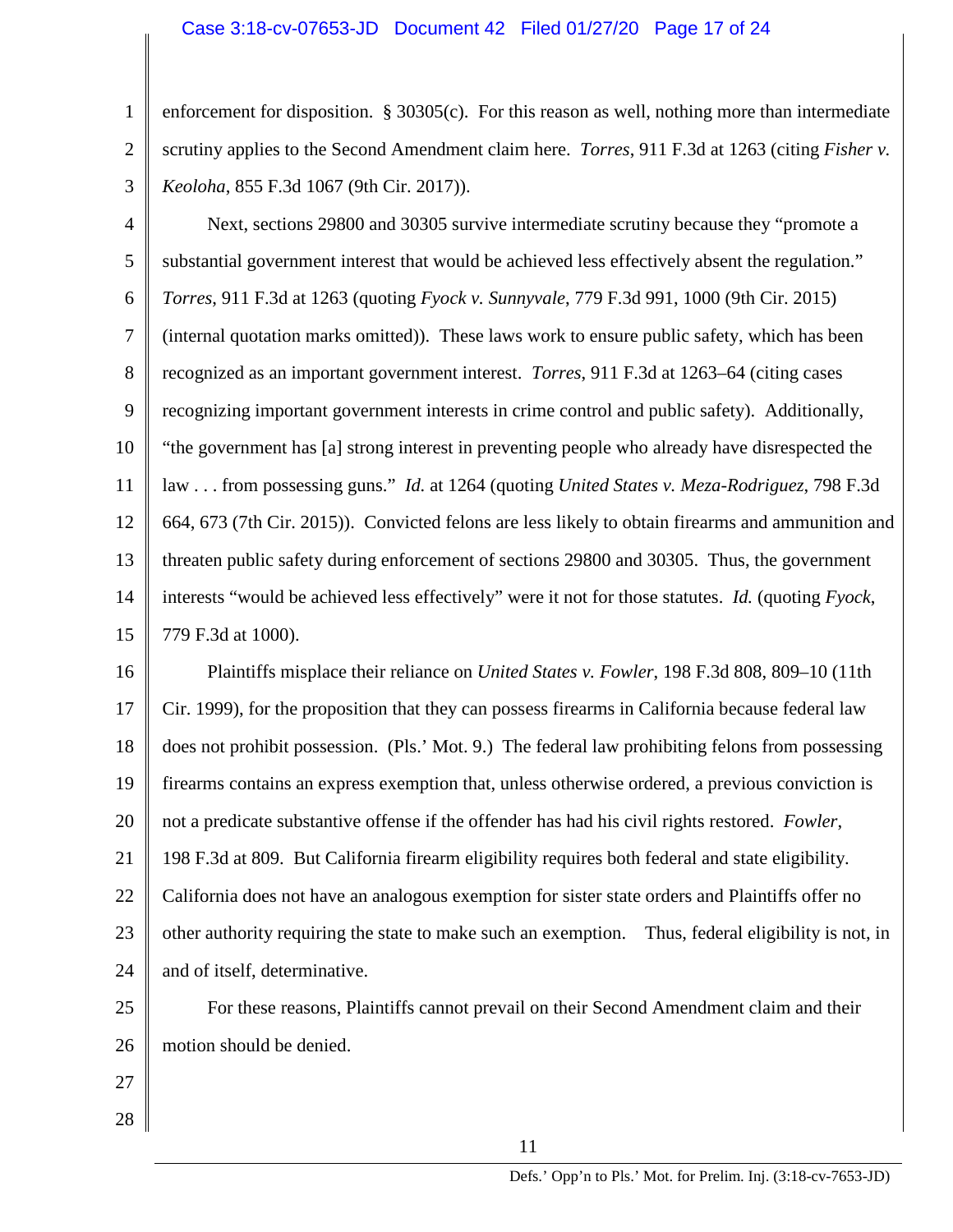#### **B. Plaintiffs Are Unlikely to Succeed Under the Full Faith and Credit Clause Because California Has the Police Power to Protect the Welfare of Its Citizens and May Use Its Preferred Mechanism to Do So**

1

2

3

4

**1. The Orders Have No Effect in California Because the Issuing Courts Lacked Jurisdiction to Restore Firearms Rights in California**

5 6 7 8 9 10 11 12 13 14 15 16 17 18 19 20 21 22 23 24 25 26 27 28 California is required to recognize sister state judgments in order to implement res judicata principles. *See Baker v. Gen. Motors Corp.* 522 U.S. 222, 233 (1998). But there is a caveat to this otherwise strict rule: "a judgment of a court in one State is conclusive upon the merits in a court in another State only if the court in the first State had power to pass on the merits—had jurisdiction, that is, to render the judgment." *Durfee v. Duke*, 375 U.S. 106, 110 (1963); *accord Baker*, 522 U.S. at 233. "The Constitution did not mean to confer [upon the States] a new power or jurisdiction, but simply to regulate the effect of the acknowledged jurisdiction over persons and things within their territory." *Williams v. North Carolina.*, 325 U.S. 226, 228 (1945) (Nevada court could not nullify power of North Carolina to grant a divorce) (citation and quotation marks omitted). Thus, "[i]f [the court rendering judgment] did not have jurisdiction over the subject matter or the relevant parties, full faith and credit need not be given." *Underwriters Nat. Assur. Co. v. N. Carolina Life & Acc. & Health Ins. Guar. Ass'n*, 455 U.S. 691, 705 (1982); *accord Rosin v. Monken*, 599 F.3d 574, 577 (7th Cir. 2010) ("Illinois need not dispense with its preferred mechanism for protecting its citizenry by virtue merely of a foreign judgment that envisioned less restrictive requirements' [*sic*] being imposed on the relevant sex offender. Illinois, as a state of the Union, has police power over the health and welfare of its citizens.") The courts in Washington, Arizona, and Texas have no jurisdiction to restore Plaintiffs' firearm rights in California and excuse Plaintiffs from complying with California law. California retains the police power to protect the welfare of its citizens and may use its preferred mechanism for doing so, which includes enforcing its restrictions on who may possess firearms within its borders. By way of analogy, the Supreme Court's decision in *Gamble v. United States*, 139 S. Ct. 1960 (2019), discusses the interests and rights of different sovereigns to punish the same offense. There, Gamble argued that double jeopardy attached to a federal indictment for being a felon in possession of a firearm because he had already been convicted in state court for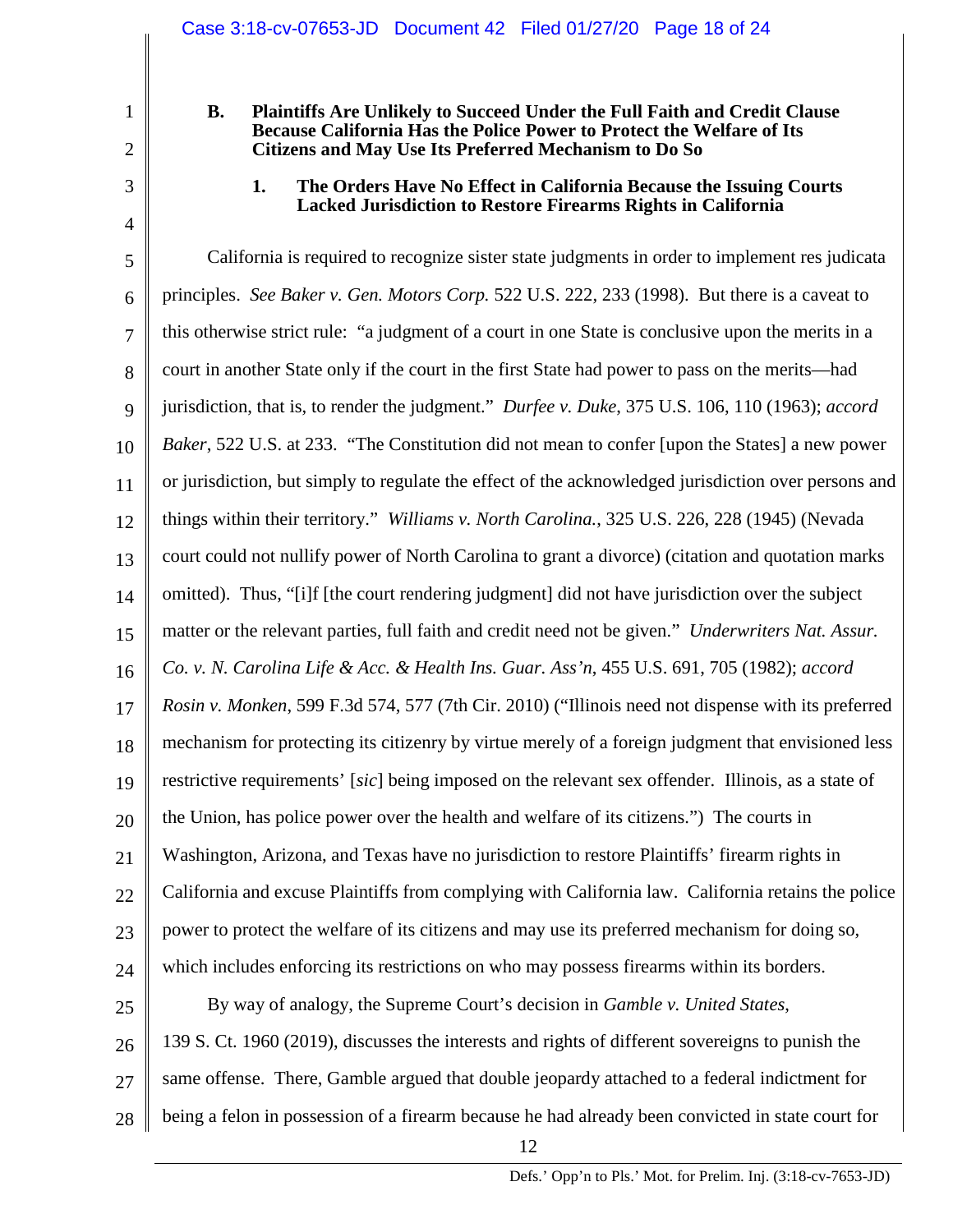#### Case 3:18-cv-07653-JD Document 42 Filed 01/27/20 Page 19 of 24

1 2 3 4 5 6 7 being in possession of a firearm by a person previously convicted of a crime of violence. *Id.* at 1964. The Supreme Court examined a series of cases and concluded that the Double Jeopardy Clause honored the formal differences between distinct criminal codes of different sovereigns. *Id.* at 1966–67. Relevant here is the Court's recognition of the fact that states can have different interests and that a single offense can be punished separately by different sovereigns. *Id.* at 1966 ("A single act may be an offence or transgression of the laws of two sovereigns, and hence punishable by both[.]") (internal quotation marks and citation omitted).

8 9 10 11 12 13 14 15 16 17 These principles are not limited to the double jeopardy context because the Court recognized that these differences underlie the foundation of our legal system. *Gamble*, 139 S. Ct. 1968 ("the States and the Nation have different 'interests' and 'right[s]'") (quoting *McColluch v. Maryland*, 4 Wheat. 316, 431, 436 (1819)). Nor are these principles limited to the state-federal dichotomy. The Court provided examples where the powers of state and federal governments often overlap and result in two layers of regulation, such as in taxation and the regulation of gambling and sales of alcohol. *Id.* at 1968–69. Additionally, a state may legalize activity that federal law prohibits, such as the sale of marijuana. *Id.* at 1969. The Court reflected that "while our system of federalism is fundamental to the protection of liberty, it does not always maximize individual liberty at the expense of other interests." *Id.*

18 19 20 21 22 23 24 25 Just as with the federal-state dichotomy, states are separate sovereigns with their own interests to vindicate. Protecting those interests may result in overlapping regulations that may not maximize individual liberty. *See, e.g., Gamble*, 139 S. Ct. at 1969 ("So while our system of federalism is fundamental to the protection of liberty, it does not always maximize individual liberty at the expense of other interests."). Thus, even though a sister state may have chosen to set aside a conviction in that state and restore an individual's ability to possess a firearm in that state, California independently retains its lawful authority to draft its own criminal laws, regulate firearms, and provide for the protection of its citizens. *Id.* at 1965.

- 26
- 27
- 28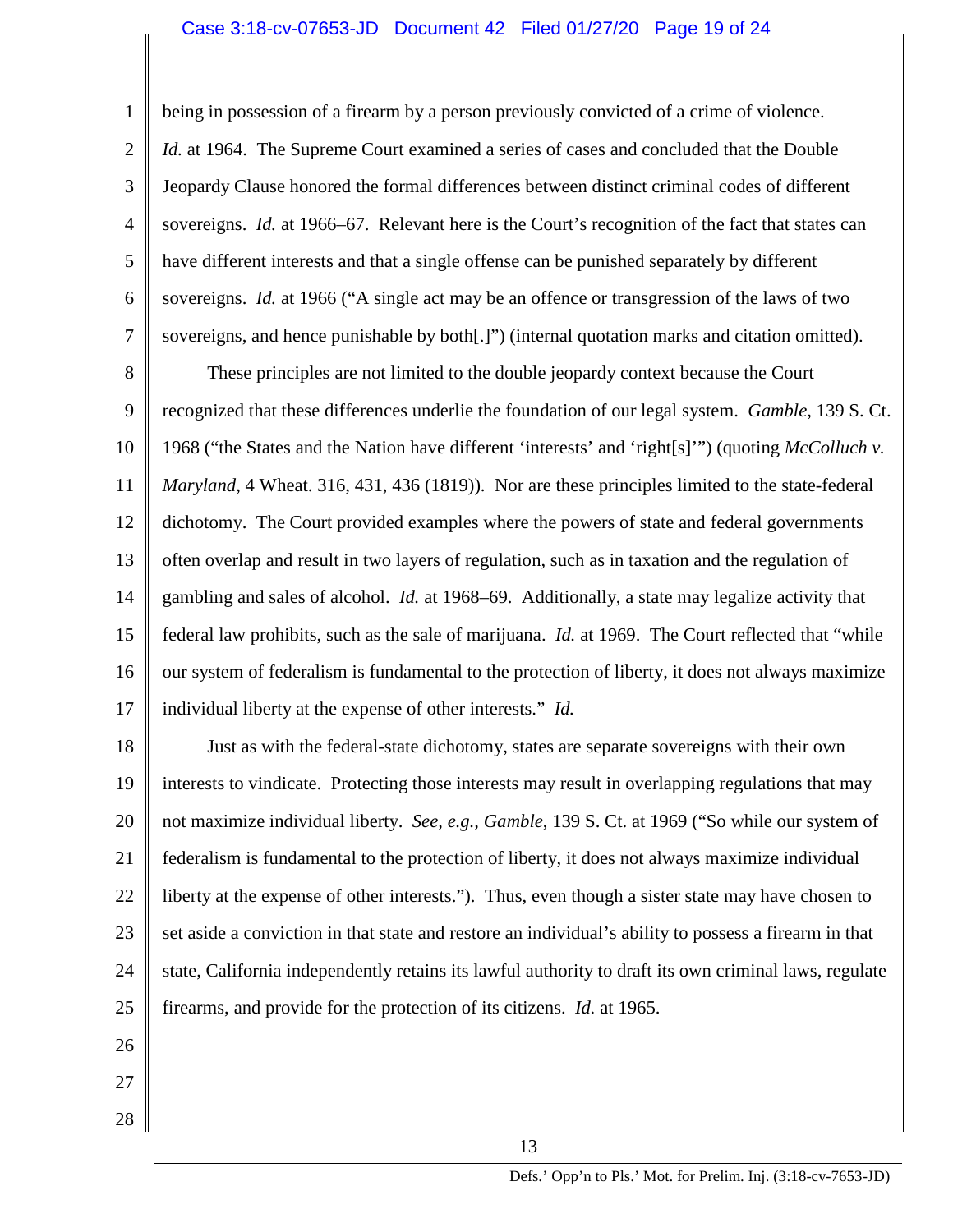### **2. In This Case, California Need Not Subordinate Its Laws to Conflicting Sister State Laws**

3 4 5 6 7 8 9 10 11 12 13 14 15 16 17 18 19 20 21 22 23 24 25 26 Similarly, under the Full Faith and Credit Clause laws of a sister state, as compared to sister state court judgments, are owed a different amount of credit. *Franchise Tax Bd. of Cal. v. Hyatt*, 538 U.S. 488, 4949 (2003) (Supreme Court "precedent differentiates the credit owed to laws (legislative measures and common law) and to judgments.") (quoting *Baker*, 522 U.S. at 232). The Full Faith and Credit Clause does not compel "a state to substitute the statutes of other states for its own statutes dealing with a subject matter concerning which it is competent to legislate." *Pac. Emp'rs Ins. Co. v. Indust. Accident Comm'n*, 306 U.S. 493, 501 (1939); *accord Nevada v. Hall*, 440 U.S. 410, 422 (1979) ("[T]he Full Faith and Credit Clause does not require a State to apply another State's law in violation of its own legitimate policy."); *Alaska Packers Ass'n. v. Indus. Accident Comm'n of Cal.*, 294 U.S. 532, 547 (1935) ("Prima facie every state is entitled to enforce in its own courts its own statutes, lawfully enacted."). Therefore, a conflicting sister state statute prevails only when the interests of the foreign state are superior to those of the forum state, *Alaska Packers Ass'n.*, 294 U.S. at 547–48, which Plaintiffs have not established here. For example, RCW 9.41.040(4), the Washington statute that applies to Plaintiff Linton, provides in relevant part: "Notwithstanding any other provisions of this section, if a person is prohibited from possession of a firearm under subsection (1) or (2) of this section … the individual may petition a court of record to have his or her right to possess a firearm restored [.]" Subsections (1) and (2) address Washington's prohibition against certain offenders possessing firearms. (Wash. Rev. Code  $\S$  9.41.040(4)(a).) The most reasonable interpretation of subsection (4) is that it lifts only Washington's statutory prohibition on firearms possession, and does not restore possession rights in other states. Under this interpretation, the order restoring Linton's rights to possess firearms would not create any conflict with California law, and the Full Faith and Credit Clause would not bar California from enforcing sections 29800 and 30305 against Linton.

27 28 Arizona Revised Statute 13-907, which applies to Plaintiff Stewart, outlines requirements for setting aside a judgment of a convicted person and restoring firearms rights, and makes no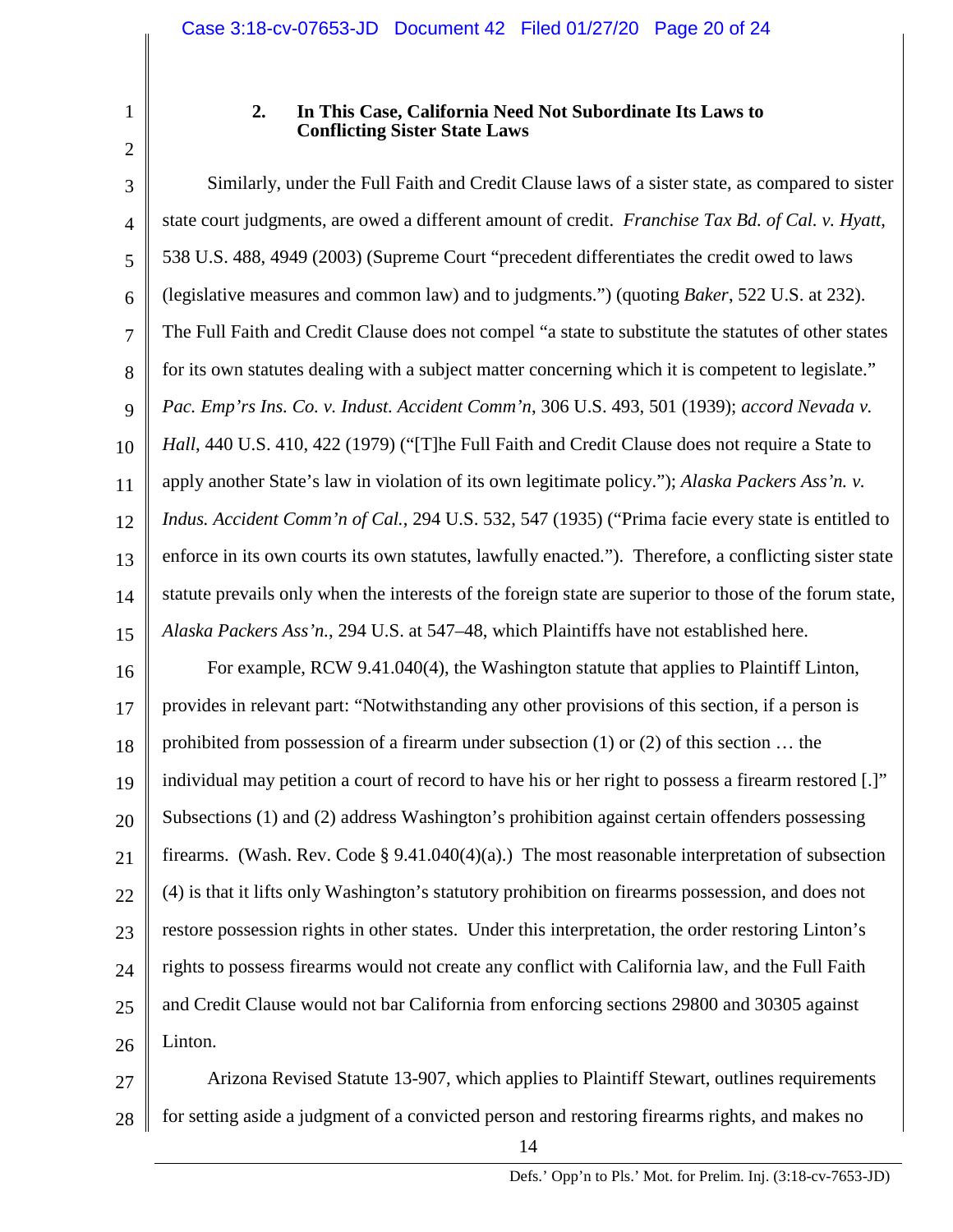#### Case 3:18-cv-07653-JD Document 42 Filed 01/27/20 Page 21 of 24

1 2 3 4 5 6 7 8 9 10 11 12 13 14 15 16 17 18 19 20 21 22 23 24 25 mention of other states. It provides, in relevant part, that certain persons "convicted of a criminal offense, on fulfillment of the conditions of probation or sentence and discharge by the court, may apply to the court to have the judgment of guilt set aside." *Id.* § 13-907(A). But a set aside does not relieve the individual from penalties imposed by certain state government agencies and a conviction that is set aside may still be "[u]sed as a prior conviction." *Id.* § 13-905(D), (E). Additionally, "[t]he restoration of the right to possess a firearm is in the discretion of the judicial officer." *Id.* § 13-910(B). Thus, it is reasonable to infer that ARS section 13-907 lifts only Arizona's statutory prohibition on firearms possession, and not prohibitions in other states. The law surrounding the discharge of Plaintiff Jones's conviction did not restore his firearms rights in California either. The complaint quotes from Texas Code of Criminal Procedure, article 42.12, § 20(b), purporting that a discharged conviction under that statute releases the defendant from all penalties and disabilities resulting from the crime of which the defendant was convicted. (First Am. Comp. ¶ 56.) Article 42.12 was repealed on January 1, 2017 (Acts. 2015, 84th Leg., ch. 770 (H.B. 2299), § 3.01) (eff. Jan. 1, 2017), and it is not clear whether the version that Plaintiffs quote was in effect at the time of Plaintiff Jones's discharge in August 1983. Either way, the text of the order makes clear that the judge's decision to discharge the conviction was discretionary and did not purport to restore firearm rights in other states. (Ex. K at 1 ["It appears to the Court, after considering the recommendation of the defendant's probation officer, and other matters and evidence to the effect that the defendant has satisfactorily fulfilled the conditions of probation . . . ."].) Consequently, the Full Faith and Credit Clause would not require California to enforce the sister state law or order in a manner inconsistent with sections 29800 and 30305. And, in any event, a conviction that is vacated or set aside in the sister states may still be used for other purposes, including as a prior conviction in a subsequent prosecution in those states. *See* Wash. Rev. Code § 9.94A.640(3)(a) ("Nothing in this section affects or prevents the

26 use of an offender's prior conviction in a later criminal prosecution[.]"); Ariz. Rev. Stat. § 13-

27 905(E)(3) ("A conviction that is set aside may be: 1. Used as a conviction if the conviction would

28 be admissible had it not been set aside. 2. Alleged as an element of an offense. 3. Used as a prior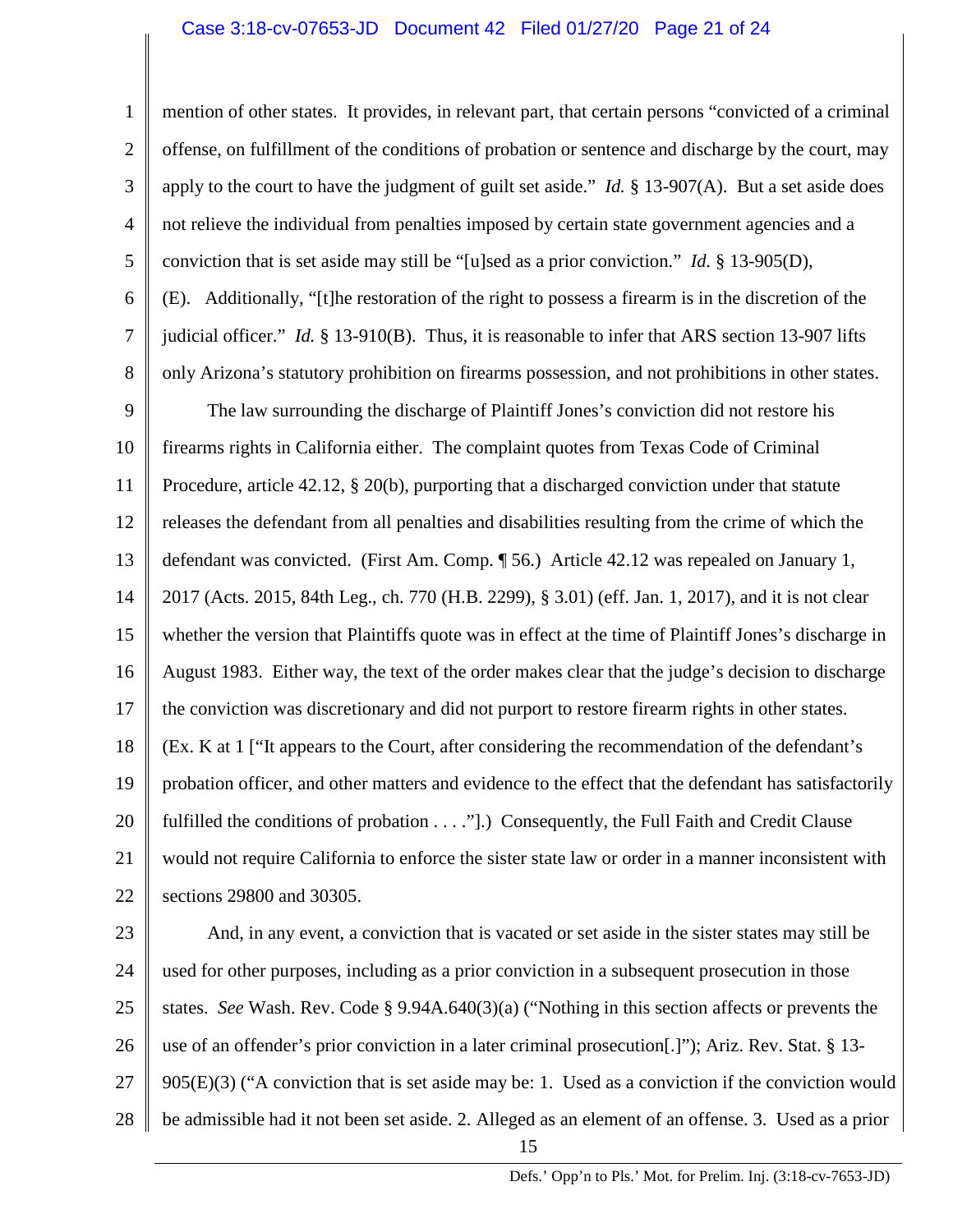1 2 3 4 5 6 7 8 conviction."); Tex. Crim. Pro. art. 42A.701 (proof of the discharged or dismissed conviction or plea of guilty shall be made known to the judge if the defendant is convicted of a subsequent offense, and proof of the conviction may be considered in issuing, renewing, denying, or revoking a license to provide child-care services). California cannot be forced to subordinate its own laws to the laws of other states that themselves recognize the convictions. In short, this Court may not strike down California's laws under the Full Faith and Credit Clause simply because they conflict with other states' statutes. *See, e.g., Thomas*, ("[T]he Full Faith and Credit Clause does not require a State to subordinate its own compensation policies to those of another State.").

9 10

#### **III. THE BALANCE OF EQUITIES FAVORS DENIAL OF PLAINTIFFS' MOTION AND GRANTING AN INJUNCTION IS NOT IN THE PUBLIC INTEREST**

11 12 13 14 15 16 17 Even if Plaintiffs were able to meet their burden of demonstrating a likelihood of success on the merits and irreparable harm, the public interest weighs against a preliminary injunction. Injunctive relief will not be granted public interests in favor of granting an injunction are outweighed by other public interests against issuing the injunction. *Alliance for the Wild Rockies*, 632 F.3d at 1138 (emphasis in original). Further, "it is clear that a state suffers irreparable injury whenever an enactment of its people or their representatives is enjoined." *Coal. for Econ. Equity*, 122 F.3d at 719.

18 19 20 21 22 23 24 25 26 27 Enjoining enforcement of sections 29800 and 30305 would significantly harm the public interest because it would require the Department of Justice to allow the purchase and possession of firearms by convicted felons—a group that includes not only the litigants in this case but potentially any convicted felon who has happened to convince some authority outside of California that he ought to have access to firearms. This outcome would threaten public safety across the state and frustrate California's exercise of its police powers. In this case, the balance of equities and public interest considerations weigh heavily against any injunctive relief. / / / / / /  $//$ 

28  $/$  /  $/$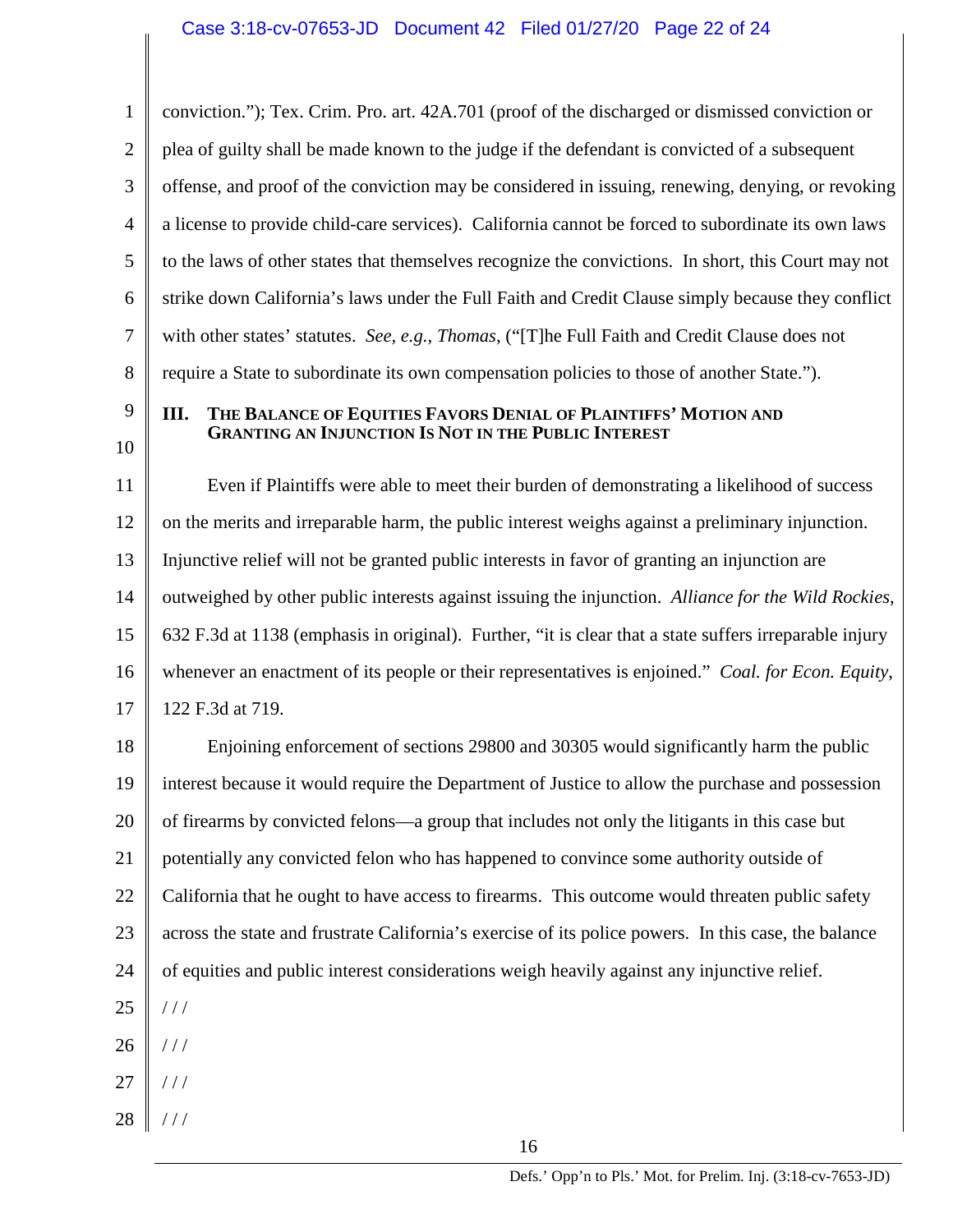# **IV. PLAINTIFFS' CLAIMS FAIL UNDER THE ALTERNATE SLIDING SCALE TEST**

2 3 4 5 6 7 8 9 10 11 12 13 14 15 16 17 18 19 20 21 22 23 24 25 26 27 28 Alternatively, "[a] preliminary injunction is appropriate when a plaintiff demonstrates . . . that serious questions going to the merits were raised and the balance of hardships tips sharply in the plaintiff's favor." *Alliance for the Wild Rockies*, 632 F.3d at 1134–35. Even under this alternative test, a plaintiff must demonstrate all four *Winter* factors. *Id.* at 1131–32, 1135. Plaintiffs are not entitled to interim injunctive relief because they have not satisfied the four *Winter factors, as discussed above.* In addition to failing to raise serious questions going to the merits of the Second Amendment and Full Faith and Credit Clause claims, nothing in Plaintiffs' motion suggests that a balance of hardships tips sharply in Plaintiffs' favor. Indeed, the balancing test cuts sharply against Plaintiffs because Plaintiffs seek relief beyond the status quo, which would threaten public safety by granting convicted felons access to firearms. On these facts, injunctive relief is not warranted under the sliding scale test. **CONCLUSION** Based on the foregoing, Plaintiffs have not met their burden and their motion for injunctive relief should be denied. Dated: January 27, 2020 Respectfully Submitted, XAVIER BECERRA Attorney General of California ANTHONY R. HAKL Supervising Deputy Attorney General */s/ Maureen C. Onyeagbako* MAUREEN C. ONYEAGBAKO Deputy Attorney General *Attorneys for Xavier Becerra, in his official capacity as Attorney General of California, Brent E. Orick, in his official capacity as Acting Chief for the Department of Justice Bureau of Firearms, and Robert D. Wilson, in his official capacity as Deputy Attorney General* SA2019100119 14376548.docx